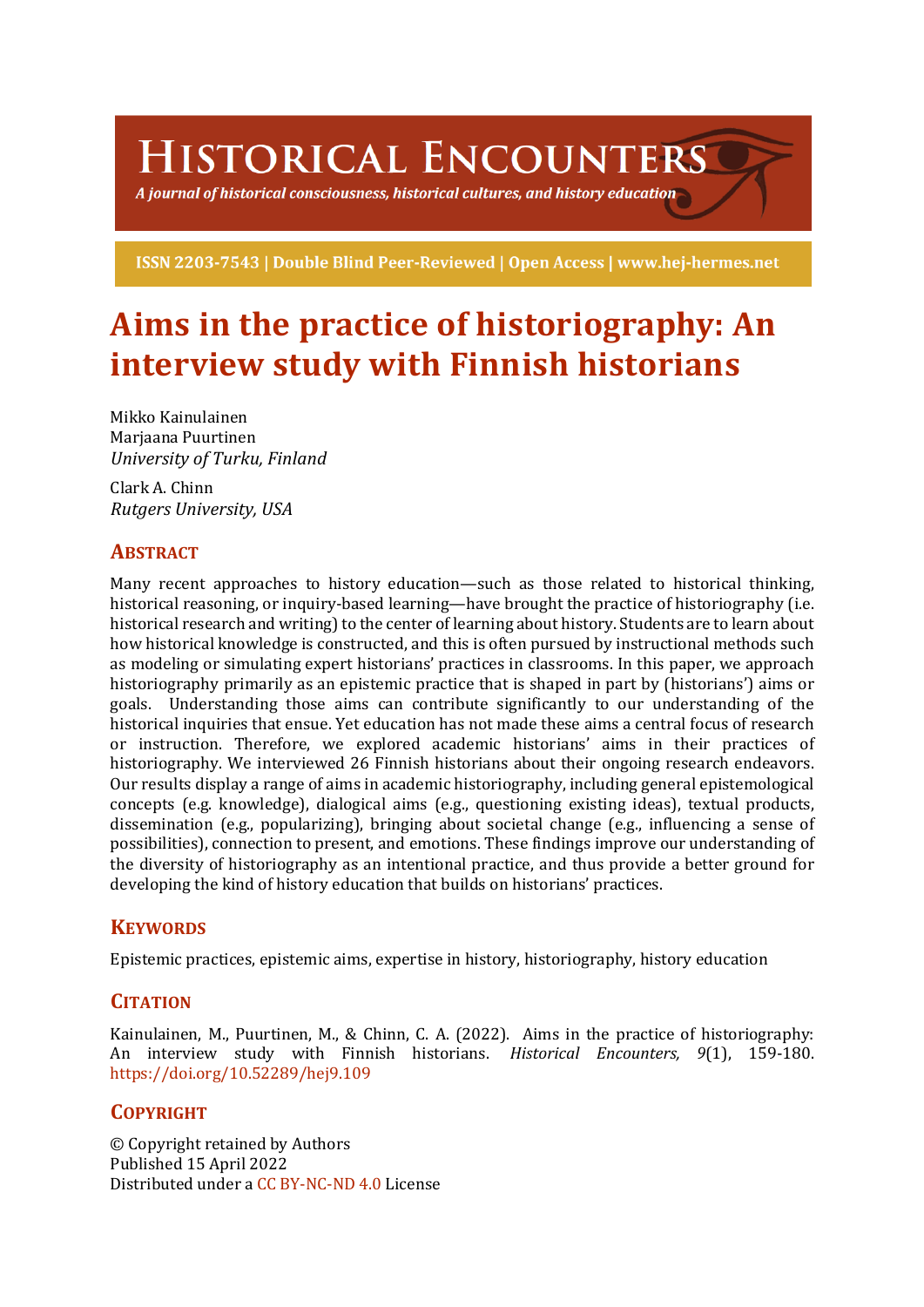## **Introduction**

It is not so much the study of the past itself that assures against its repetition but how you study it, to what aim, interest, or purpose. (White, 1982, p. 137)

Like other fields of education, history education has focused increasingly on engaging students in disciplinary (i.e., historians') epistemic practices. During recent decades, this focus has become popular under rubrics such as historical thinking, historical reasoning, reading and thinking like historians, and inquiry-based learning (Boadu, 2020; Fitzgerald, 1983; Leinhardt et al., 1994; Levstik & Barton, 2015; Luís & Rapanta, 2020; Reisman, 2012; Retz, 2016; Seixas, 2000, 2017; van Boxtel & van Drie, 2018; Thorp & Persson, 2020; VanSledright, 2011; Voet & De Wever, 2017; Wineburg,  $2001$ . <sup>1</sup> Epistemic practices (including those of historians) are shaped in part by (historians') aims or goals (Chinn et al., 2011; Chinn & Sandoval, 2018; Kainulainen et al., 2019; Peels, 2018; Sandoval, 2018). Understanding these goals can contribute significantly to our understanding of the practices that ensue. Yet education has not made these aims a central focus of research or instruction (Barzilai & Chinn, 2018; Chinn et al., 2011).

To be sure, both educational scholars and historians have written much about the aims of history education (Berg, 2019; Carretero & Bermudez, 2012; Donnelly, 1999; Fitzgerald, 1983; Sakki & Pirttilä-Backman, 2019; Stearns, 1998; von Borries, 2000). Still, there remains another set of aims that have received less attention—the aims of historians themselves. History education now includes a focus on the practice of historiography (i.e., historical research and writing)<sup>2</sup>, and students learn about this practice through instructional methods such as modeling, simulating, or even just scrutinizing historical writings. Because a significant part of history education targets students' understanding of how historians go about their work, researchers and educators need to comprehend what historians aim to achieve through their work. Recently, Mathis and Parkes (2020) argued that history teachers and educational researchers should reflect upon and investigate "the perceived purpose of history" (p. 205). One might ask, however: exactly whose (e.g., citizens', experts', educators', students', producers', or consumers') perceived purpose of *which history* (e.g., the school subject, the movement in time, the discipline, the research practice, the past itself, a single study, or the whole of the produced literary output) ought to be considered? While their proposal leaves room for multiple interpretations, we find that empirical knowledge about the aims of historiography is one important way to answer this call. In short, we seek to address the relative lack of attention to historians' aims.

Barzilai and Chinn (2018) proposed three lines of scholarship as especially relevant for informing epistemic education (i.e., education directed at enhancing epistemic cognition, or ways of knowing): philosophical analyses, studies of lay practices, and studies of expert practices. In the current study, we seek to contribute to an understanding of the aims of historical practice through a study of expert thinking. More specifically, we present an interview study with academic historians about their aims for their current historical investigations. Through exploring historians' aims as part of their situated epistemic practice, we hope to contribute towards an empirical basis of knowledge regarding the practice of historiography for educational and other uses. In the following, we elaborate on the key theoretical ideas and previous scholarship we build upon. Then we present an empirical study of the aims of academic historians in their research projects and beyond. Finally, we discuss the implications of these findings for future research on historians and for history education in both K-12 and higher education settings.

We build especially on research on epistemic cognition. *Epistemic cognition* broadly refers to "how people acquire, understand, justify, change, and use knowledge in formal and informal contexts" (Greene et al., 2016, p. 1). Much of the work analyzing epistemic cognition—especially the early and the psychologically oriented studies—have studied mainly individuals' beliefs regarding the nature and justification of knowledge. More recent lines of research building on an interdisciplinary scholarship (including philosophy and sociology as well as psychology and education) have promulgated new approaches to epistemic cognition (Chinn et al. 2011; Elby & Hammer, 2000; Sandoval, 2005). Regarding the current study, a key extension is to focus on the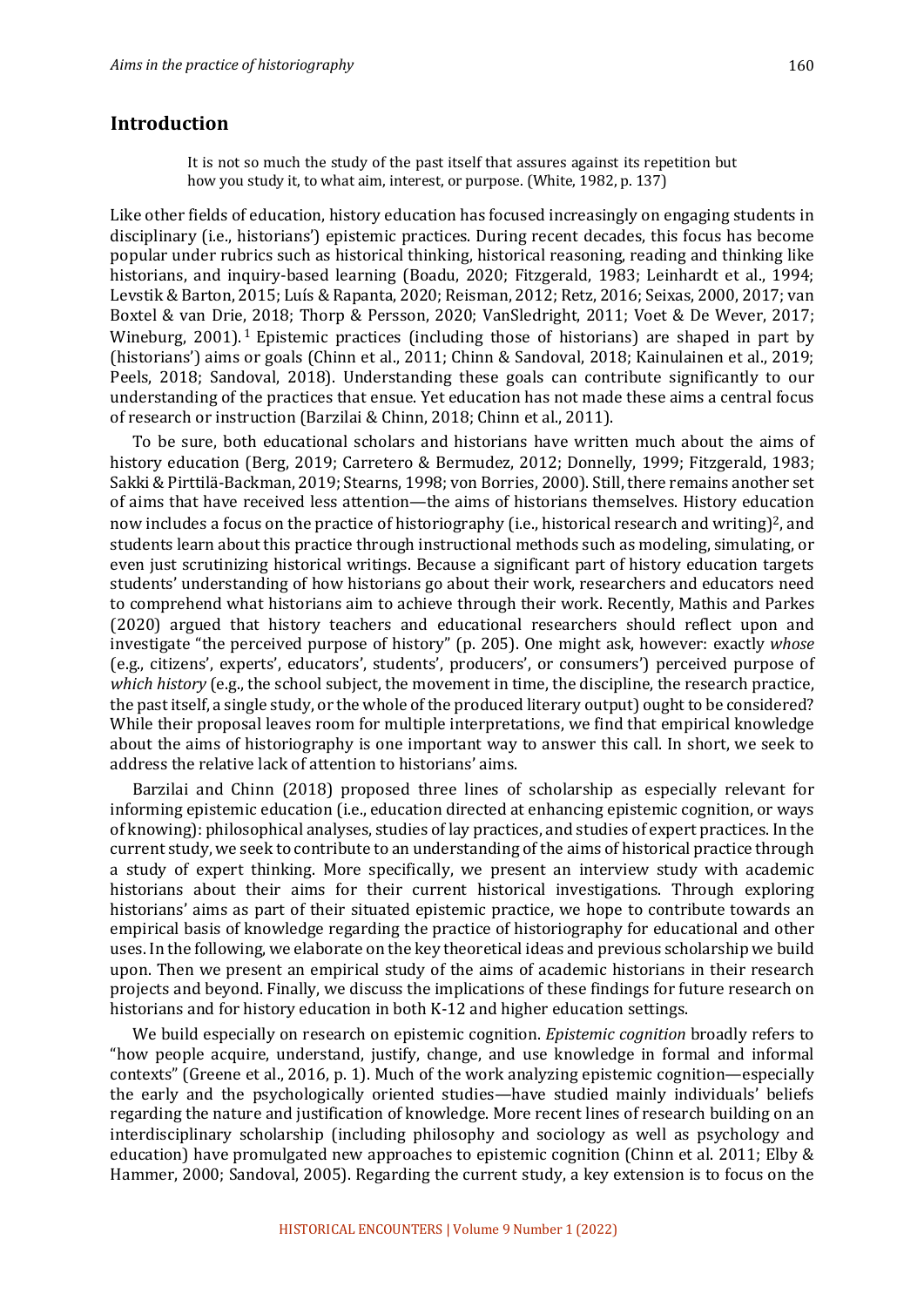actual practices of developing and justifying knowledge, while attending carefully to the situations or contexts in which those practices take place (e.g., Alexander, 2016; Chinn & Sandoval, 2018; Sandoval, 2018).

Chinn and colleagues (Chinn et al., 2014; Chinn & Rinehart 2016) developed the AIR model, which is a heuristic framework for analyzing situated epistemic practices. The acronym refers to three components: epistemic  $\vec{A}$ ims and value (i.e., the epistemic goals set by actors and the perceived importance of those goals); epistemic **I**deals (i.e., the criteria or standards used to evaluate whether aims have been achieved); and **Reliable processes** for producing epistemic products (i.e., those strategies and methods that have a good likelihood of success). All components are seen as tightly connected parts of epistemic practice. Our overall project investigates them both individually and together. However, for the purposes of this study, we limit our attention only to the first component, epistemic aims and their value.

Dewey (1930) raised two important points regarding aims. First, Dewey defined aims (or ends, ends-in-view, objectives) as "those foreseen consequences which influence present deliberation and which finally bring it to rest by furnishing an adequate stimulus to overt action. Consequently, ends arise and function within action" (p. 223). Thus, an aim is not merely a final signpost "lying beyond activity" but instead, "a *means* in present action" (p. 226, italics in original). Dewey's second point is a moral one: because aims do not necessarily represent all important—or even the most important—consequences of an act, it is necessary to hold oneself and others accountable across all kinds of consequences of acts. In literary theory and philosophy of language, parallel points have been argued in critiques of logocentrism and of the semantic autonomy of texts, i.e., the "fixedness" of meaning in texts (e.g., Jackson, 1989; Lüdemann, 2014). Therefore, while in this paper we address aims specifically, it is crucial to keep in mind that aims are not entirely separate from actions (or processes, in terms of the AIR model), and that they do not constituted the full accountable consequences of a practice (such as historiography).

Among aims, we focus our current investigation primarily but not exclusively on epistemic aims. One debate among epistemologists and philosophers of science revolves around questions related to epistemic goals: What exactly counts as epistemic? Is there one or several primary epistemic goal(s), and if so, which might it/they be? Truth? Knowledge? Understanding? (e.g., Potochnik, 2015; Steup et al., 2014). Likewise, similar questions have been discussed regarding the purpose of historiography and history more generally. What does historians' intellectual output consist of? White (1973) characterized historiography as an attempt to mediate between the past, the historical record, other historical accounts, and an audience through works that combine chronicle, story, emplotment, argument, and ideological implication. However, it is uncertain to what extent White considered these as conscious and intentional parts of historians' output (Gunn, 2006, p. 34). Following Dewey, Kuukkanen (2015) defined historiography as a practice aiming to construct rationally warranted conclusions. For Maza (2017) the historian's task is twofold: "to explain the unfolding of change in the past, and to make the people and places of the time come alive for their readers"  $(p, 4)$ . There are many proposals for historians' aims, and the epistemic demarcation of these is often not a clear one. We approach historiography as an essentially epistemic pursuit that involves other dimensions—for example, emotional, aesthetic, or political (e.g. Pihlainen,  $2017$ ) —that are embedded in its practice. Further, we do not aim to settle the questions about the best characterization of the epistemic aims of history, but opt for a pluralistic stance (see Coliva & Pedersen, 2017; Grajner & Schmechtig, 2016) that is open to many kinds of aims (Chinn & Rinehart, 2016). Ultimately, we wanted to understand how historians view their own aims, however they might be characterized.

Within philosophy of historiography, the pioneering work of Martin (1989) emphasized the need for empirical research on the objectives historians pursue and the ways historians try to achieve them. For Martin this involved examining historians' products to reveal their objectives. But there are limitations to this approach. First, Paul (2011) argued that philosophy of history has studied almost exclusively the published output of historians, thereby ignoring the broader practice of historical scholarship. Second, a focus on a selected few "best" works may not provide a good representation of the field at large. Third, historians' aims may change during the course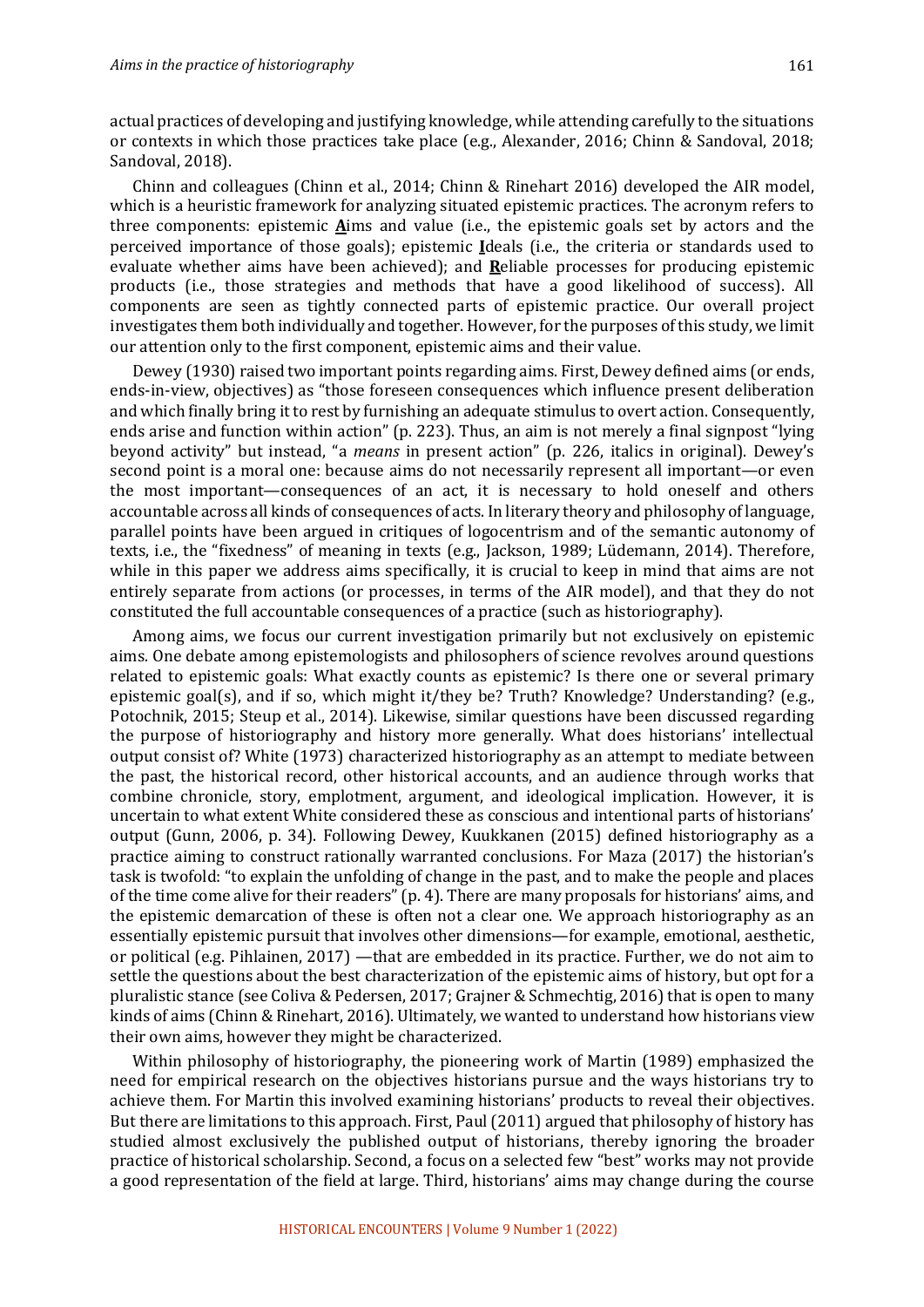of a study, and thus may not be so easily grasped from research publications. Therefore, we contend that empirical investigations of historians' aims should also use diverse research methods to investigate a range of historians' work-in-progress.

In this paper, we explore academic historians' perceived aims in their practices of historiography, and ask: what kind of aims do academic historians have in historiography and why do they consider these aims valuable? Finally, we discuss how this empirical knowledge could help us think about the practices of history education.

### **Methodology**

### **Participants and Data collection**

The first author conducted interviews with 26 Finnish historians. All participants held doctorate degrees and had at least authored several publications. Sixteen participants had the title of docent (adjunct professor). All were affiliated (through adjunct professorship, grant, employment, or status of emeritus/emerita) to a Finnish university. Overall, most participants were affiliated with one of three universities in Finland. Participating historians represented many different departments and sub-disciplines of history. Often individual historians also identified with several different sub-disciplines, such as cultural history, social history, political history, European and World history, global history, Finnish history, Nordic history, business history, and the history of ideas. As it comes to the institutionalized sub-disciplines in the Finnish academic context, some notable fields of historical study missing from our sample include art history, legal history, and religious history (e.g., church history).

According to latest figures by Karonen (2019), there were 56 history professors and 56 history lecturers working in Finnish universities in 2015. Our interviews were conducted a year later. Thus, our sample includes about  $11\%$  of both history professors (six professors) and lecturers (six lecturers) in Finland. In addition to these, there were also one professor who worked abroad, two professors emeriti, as well as several post-doc and senior researchers.

All interviews were conducted by the first author in Finnish. The lengths of the semi-structured interviews ranged from 45 minutes to nearly 3 hours, averaging about 1.5 hours. Individual interviews did not always follow the planned protocol word-for-word. Instead, they proceeded on the basis of content and meaning. This allowed for a more relaxed and personal atmosphere and made it easier to temporarily veer deeper into emerging topics of interest. Conducted in such manner, the interviews are understood as active meaning-making and construction of knowledge in collaboration (Holstein & Gubrium, 2003). Overall, the format of the questions can be placed at the intersection of an expert interview and a professional biographical interview (see Meuser  $\&$ Nagel, 2009); the questions targeted many aspects of being and becoming a historian, including the aims of their research projects as well as historical research and history writing in general.

To situate the interview in actual work, historians were first asked to describe an ongoing or recently finished study. Later, many questions specifically connected to the described project. Regarding the focus of this paper, some questions prompted historians' aims generally, specifically epistemic aims, the value of these aims, and the aims of historical research and writing in general. The questions included "What goals do you have in the mentioned project, and how did you decide on them?", "What are the most important goals of historical research and historical writing in general?", "From an epistemic standpoint, various ideas about the goals of history include knowledge, narrative, understanding, truth, explanation etc. What do you think about the goals of your project from this perspective?"

All interviewees participated voluntarily and signed an informed consent form. To protect the confidentiality of our participants, we have omitted the following details from our data extracts: participants and their close colleagues' names, department and university names, as well as any revealing details of their research topics. We proposed that the interviews remained confidential so that our participants would have less pressure to protect their professional identity and feel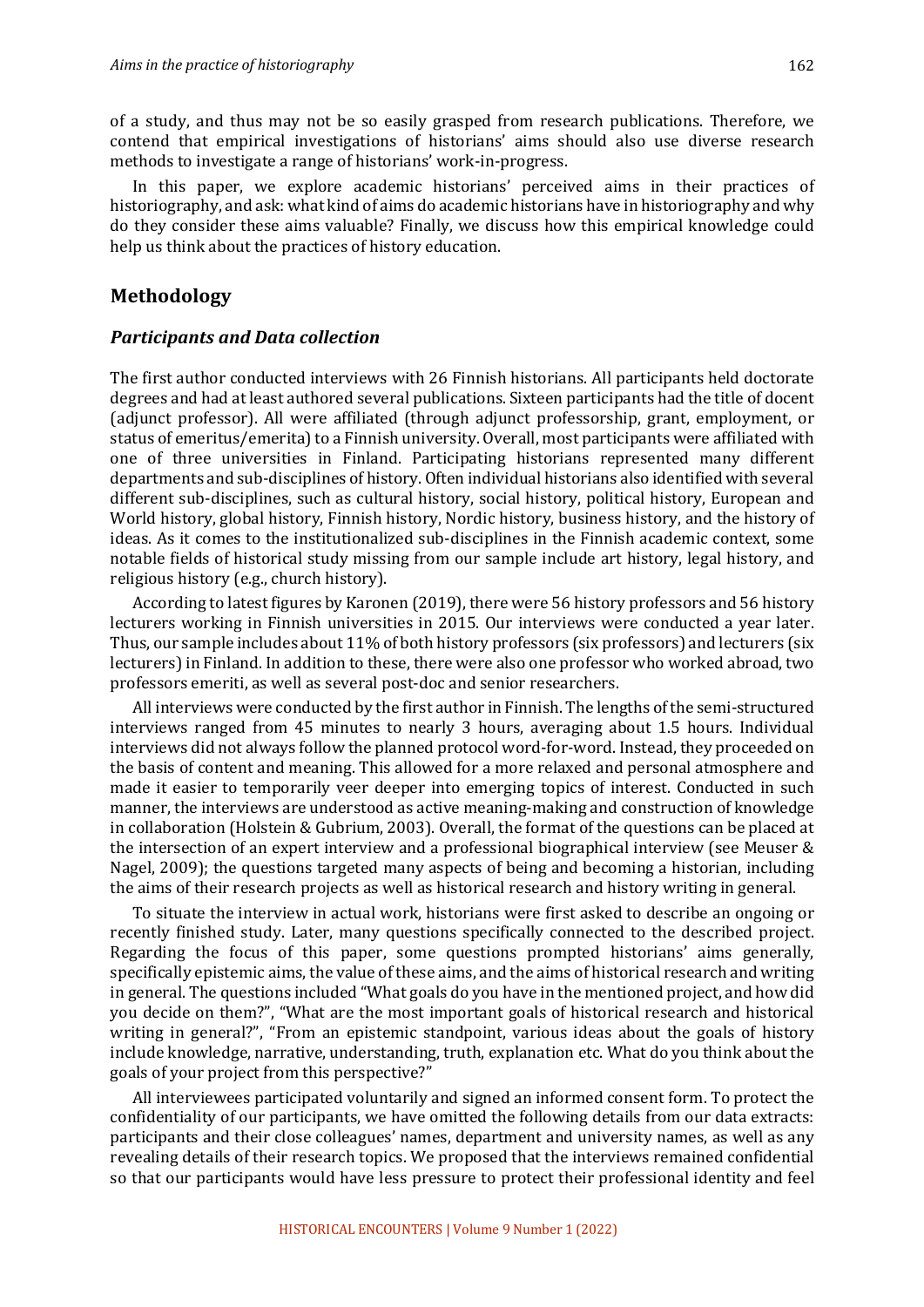more comfortable in discussing also issues that are uncertain or relate to emotions such as anxiety or sadness. Even though this meant that we had to withhold the deserved public credit of our participants from the products of their reflection, we feel that this was to some extent a successful decision: many historians ended up discussing sensitive issues that may not have been raised without the protection of anonymity.

#### **Analysis**

All interviews were transcribed, anonymized as needed, and then analyzed through qualitative content analysis (Schreier, 2012). Our analysis involved data-driven development of codes and clusters through a collaborative and iterative process. To avoid inferences that were not clearly warranted, we endeavored to keep our interpretation close to the manifest expressed level of the responses. Thus, our coding procedure relied mainly on initial, descriptive, and in vivo coding (Saldaña, 2016). Our unit of analysis was at the level of (complete) ideas or thoughts. In the coding software used (NVivo), codes were assigned to either full responses or parts of them, depending on the length of the response. Some of the responses included many aims, and thus some sections were coded multiple times.

Our authorial team consists of two researchers who are native Finnish speakers and one researcher who does not speak Finnish and whose native language is English. Thus, in order to work with a shared language during the analysis, a number of short and some longer interview extracts were translated from Finnish to English. Likewise, the codes and clusters were also developed in English, while the majority of the data remained in Finnish.

We started coding a sub-sample of extracts selected to represent different historians and different parts of the interview protocol. All three authors processed the set of extracts individually through open coding, after which all the coding and reasoning was shared and negotiated. We repeated this process with a new, different subset of data. The codes were then collected together, and the first author categorized them into clusters. These clusters were then discussed collaboratively, revised, and an early draft of a codebook was developed. This codebook included general coding rules as well as examples, descriptions, clusters, and boundary cases for codes. This codebook guided the further analysis, conducted by the first author, but also continued to be refined throughout the analysis (e.g., by adding, removing, or merging codes). The full authorial team continued to hold collaborative review meetings that sometimes also included colleagues external to this study. Thus, the coding scheme was a team-developed analytic tool, which we then used, tested, and further developed during the analysis.

Rather than narrowing the coding down to a small number of broad codes, we wanted to remain sensitive to a possibly broad variety of aims. We sought to capture a full range of aims expressed by the historians, while also targeting a consistent, dependable, and confirmable analysis (see Cho & Trent, 2014; Schreier, 2012). In addition to the above-mentioned procedures, these criteria were considered in a research phase where the second author reviewed all of the coding and proposed some changes and clarifications.

## **Results**

In this section, we present the main findings. Table 1 summarizes the final coding scheme of our analyses, including the frequencies for each code. At the very end of the analysis, we eliminated several codes that were used for only a single interviewee.<sup>3</sup> We classified the various specific aims into categories. Below, we discuss seven principal categories using quotations from our data.<sup>4</sup> Quotations are marked with numeric codes referring to different historians and parts in their interviews (e.g. H1.1).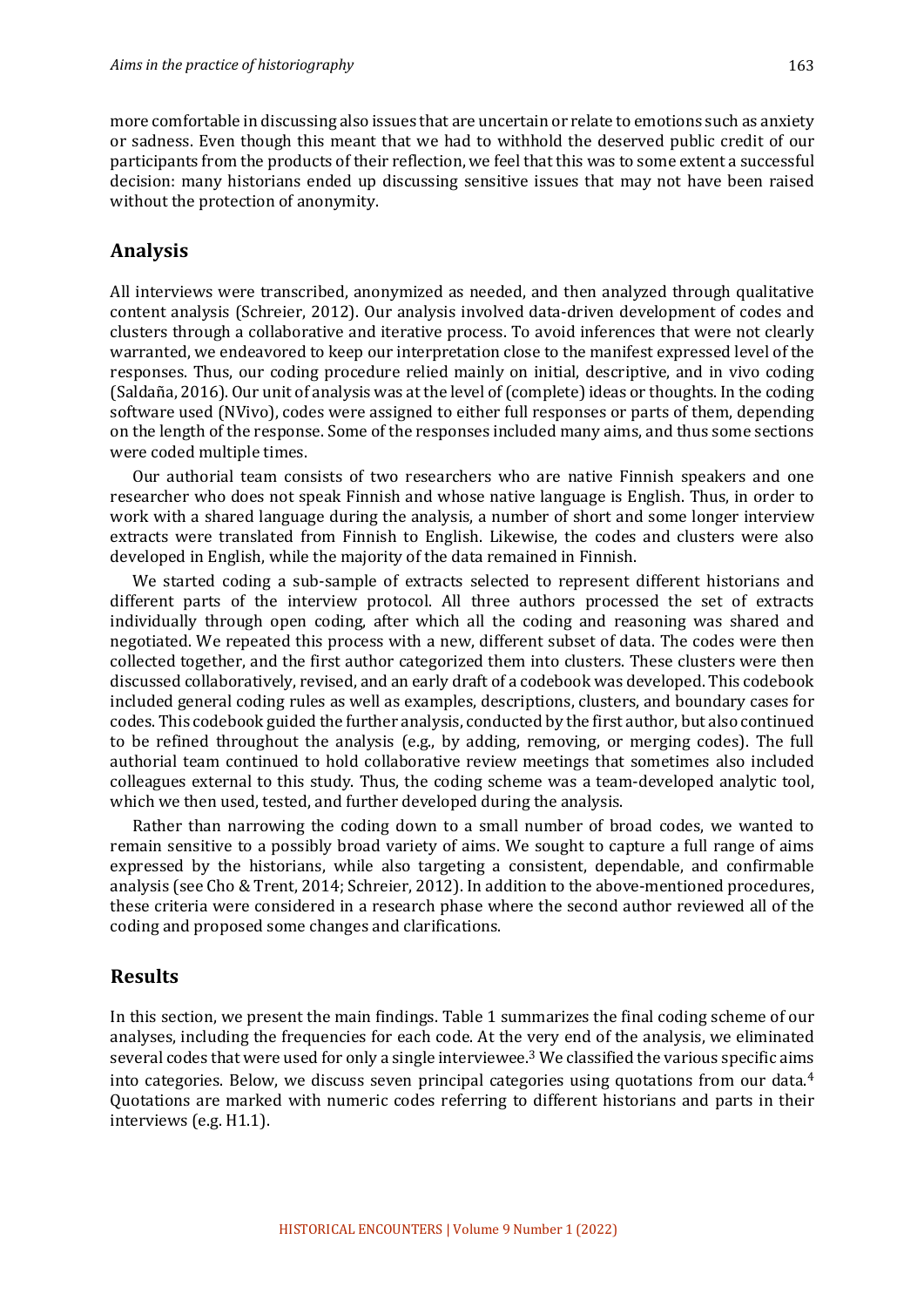| Cat.                                                  | Code                                   | Description and example quote                                                                                                                                                                                                                                                                                                                                 | $f(H)$ <sup>a</sup> | $f(U)^b$ |
|-------------------------------------------------------|----------------------------------------|---------------------------------------------------------------------------------------------------------------------------------------------------------------------------------------------------------------------------------------------------------------------------------------------------------------------------------------------------------------|---------------------|----------|
| epistemological concepts<br>or less)<br>General (more | Understanding                          | Gaining and/or providing understanding.<br>H18.98:"Making the world understandable, making being a human understandable."                                                                                                                                                                                                                                     | 18                  | 37       |
|                                                       | Knowledge                              | Gaining and/or providing knowledge.<br>H1.96: " producing knowledge of this phenomenon"                                                                                                                                                                                                                                                                       | 10                  | 19       |
|                                                       | Narrative                              | Forming and/or presenting a narrative.<br>H9.77: " narrative is probably also important because people need a kind of more comprehensive narrative in order to understand<br>the functionality of world and their own existence in relation to others."                                                                                                       | $\mathbf{q}$        | 10       |
|                                                       | Explanation                            | Providing explanations for things, processes, phenomena etc.<br>H4.10: "And then history, for me, turned into this knowledge with which one can explain society and politics"                                                                                                                                                                                 | 9                   | 10       |
|                                                       | Description                            | Gaining and/or providing a description, depiction, or an "image".<br>H7.76: "I try to describe something that has existed, some development that has occurred."                                                                                                                                                                                               | 5                   | 6        |
|                                                       | Interpretation                         | Forming and/or presenting an interpretation<br>H15.85: "I think that the among the most important tasks of historical research are precisely this kind of understanding of the past,<br>knowledge, new knowledge, also making new interpretations, and also challenging old interpretations."                                                                 | 3                   | 3        |
|                                                       | Truth                                  | Getting at a truth or something truthful. (Note: this can also be an unachievable aim)<br>H13.81: "And here we return to the concept of truth. [] it is not truth, but aims at being truthful."                                                                                                                                                               | $\overline{c}$      | 2        |
| <b>Dialogical aims</b>                                | Question or critique<br>existing ideas | Challenging previous beliefs and knowledge, deconstructing, dispelling prejudices, debunking.<br>H6.52: " the question is of course about putting existing conceptions of history under question"                                                                                                                                                             | 13                  | 25       |
|                                                       | Widen<br>interpretations               | Broadening interpretations or thinking regarding some topics, and/or contributing to a "multiplicity of interpretations"<br>H18.96:" diversifying that contemporary image. [] it is somehow a value in itself that we diversify views of something.<br>Emphasizing many-voicedness is somehow deeper, if we think about a kind of deeper goal of my project." | 11                  | 20       |
|                                                       | New ideas                              | A general code for newness, i.e., for offering new ideas, interpretations, perspectives, knowledge etc.<br>H16.83: " To give others some possibly new knowledge of it"                                                                                                                                                                                        | 10                  | 14       |
|                                                       | Discussion and<br>interaction          | A general code for contributing to and participating in public or collegial discussion or interaction.<br>H13.99: "it provides many different points of view also for different public discussions."                                                                                                                                                          | 6                   | 8        |
|                                                       | Prompt others to<br>discuss            | Evoke, or inspire others to discuss, ask questions, and/or offer critique.<br>H24.56: " to inspire  that they would question, and then to get discussions, and that also means more knowledge."                                                                                                                                                               | 3                   |          |
|                                                       | Historicize new<br>people or things    | Doing historiography about topics (people[s], things, or phenomena) that are not so often considered as part of history.<br>H20.74:"So I've tried to bring history for the kind of groups of people that have not had it previously"                                                                                                                          | 3                   | 4        |

TABLE 1. Categories of codes, their descriptions, and example quotes from the interview data for codes used for at least two historians.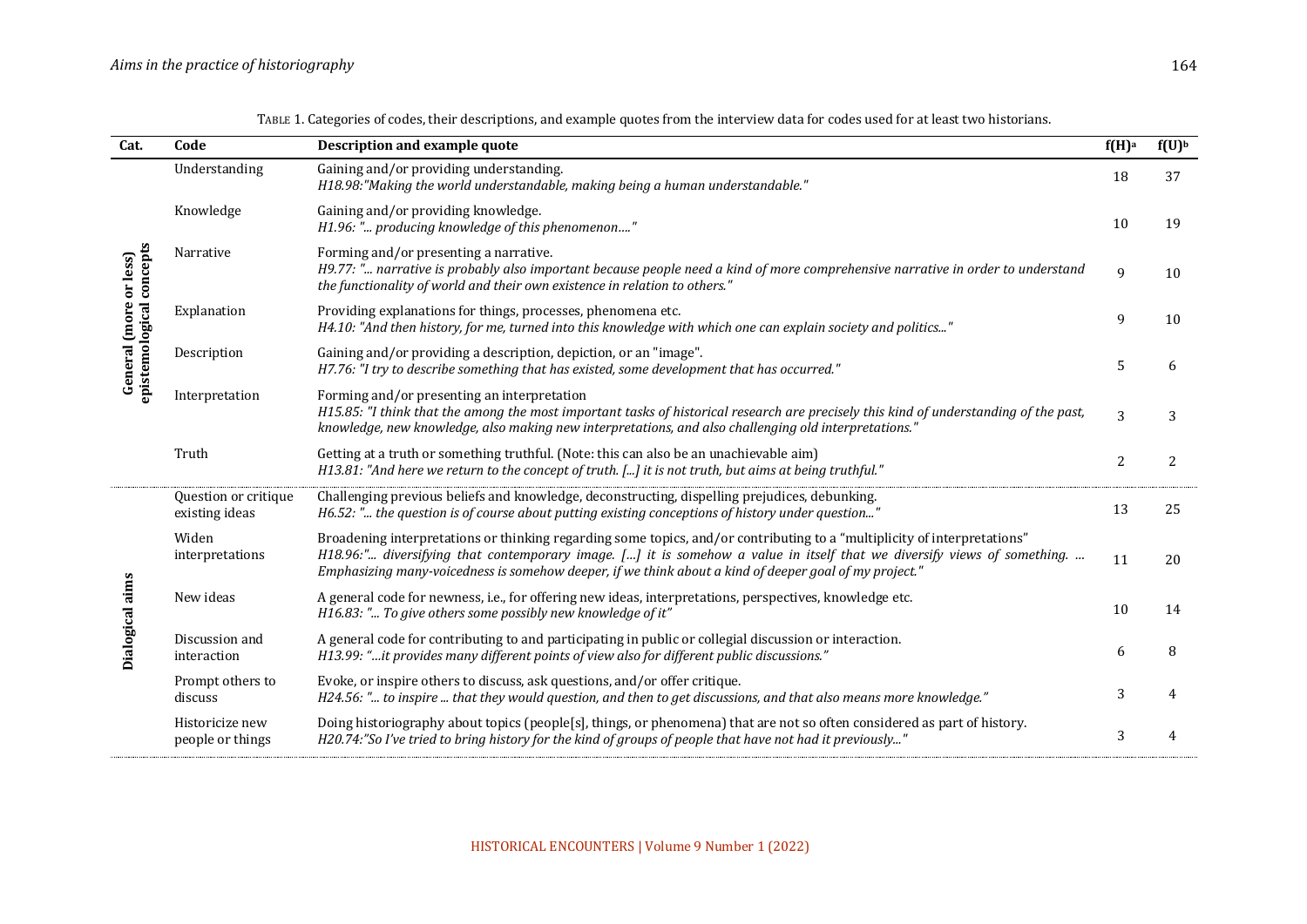| Cat.                 | Code                                    | Description and example quote                                                                                                                                                                                                                                                                                                   | $f(H)$ <sup>a</sup>      | $f(U)^b$ |
|----------------------|-----------------------------------------|---------------------------------------------------------------------------------------------------------------------------------------------------------------------------------------------------------------------------------------------------------------------------------------------------------------------------------|--------------------------|----------|
| products<br>Textual  | Publication specific                    | A specified type of research publication.<br>H11.43: " we got the book done with an international publisher, where there was one chapter from me. That was our main aim'                                                                                                                                                        | 9                        | 10       |
|                      | Publication general                     | An unspecified research publication.<br>H2.46: "I want now to write a book about this."                                                                                                                                                                                                                                         | 8                        | 11       |
|                      | Other digital objects                   | Other types of digital output.<br>H13.63: "So the end result would be that those websites would be good"                                                                                                                                                                                                                        | 3                        | 3        |
| Dissemination        | Lectures and<br>presentations           | A general code for talks of various sorts for either expert or lay audiences, or both.<br>H10.40: "of course also to lecture, present in conferences, and in that way to kind of verify that knowledge"                                                                                                                         | 9                        | 13       |
|                      | Popularize                              | Transforming findings into—or communicating about them in—a more accessible format or for a wider audience.<br>H2.46 : "As an extra goal, [] not only to do scientific work, but at the same time you have to popularize"                                                                                                       | 9                        | 9        |
|                      | Interaction with<br>society             | A general code for interacting with society. Especially relevant in reference to the so-called "third task" of universities. H6.16:<br>"Another aim is [] to be available if and when there is need for expertise in history, Finnish language, ethnology, or art history, so to<br>be in this so called societal interaction " | 8                        |          |
|                      | Spread<br>consciousness or<br>knowledge | Spreading knowledge, understanding, and understanding of issues. Implies one-directional communication, and can also relate to<br>history itself.<br>H19.75: "I guess spreading correct [or right] knowledge is one of the most important tasks."                                                                               | 4                        |          |
| $change$<br>Societal | Societal change<br>(general)            | A general code for promoting change in society.<br>H10.46: " potentially what I do can change the world. It is at the same time political, the choice of research topics, and especially this<br>kind of research topics."                                                                                                      | $\Lambda$                |          |
|                      | Influence identities                    | Influencing identities and conceptions of them.<br>H4.62: "this concept of what it is to be Finnish [] in my research I would like to open up this concept."                                                                                                                                                                    |                          |          |
|                      | Empathy, tolerance,<br>and belonging    | Bringing about tolerance or a sense of belonging.<br>$H18.98:$ " the task [] is to increase understanding, and through that, tolerance and a sense of togetherness."                                                                                                                                                            | $\overline{\mathcal{L}}$ | 2        |
|                      | Influence sense of<br>possibilities     | Influencing the appearance of the possibility of things, either making things appear less or more possible.<br>H10.90: "I see that an image of the past must increase our understanding of what is possible for humans and increase our<br>understanding of what should not be done again."                                     | $\overline{c}$           |          |

TABLE 1. Continued (2/3)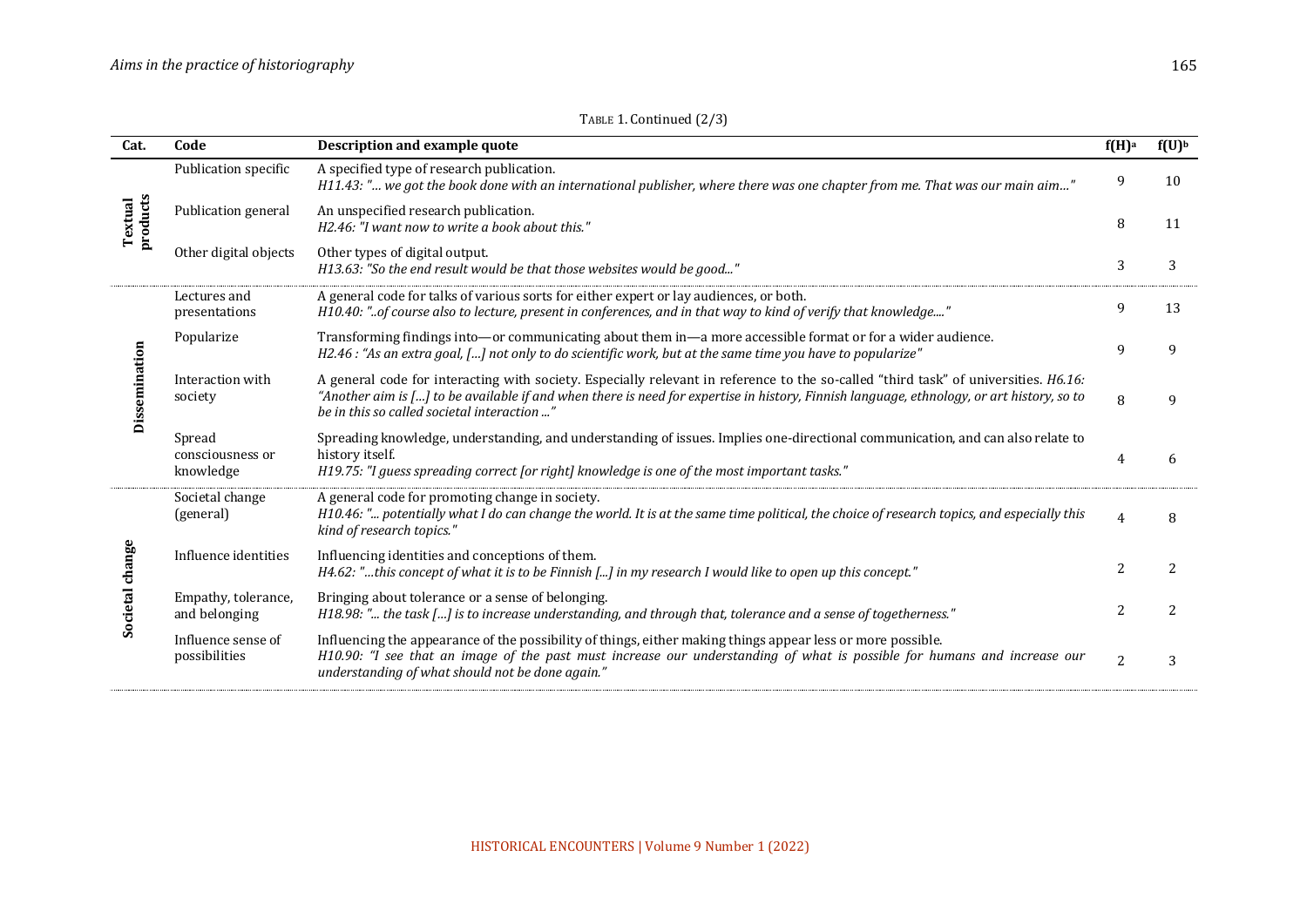| Cat.                                  | Code                                           | Description and example quote                                                                                                                                                                                                                                                                                                                                | t(H) <sup>a</sup> | $f(U)^b$ |
|---------------------------------------|------------------------------------------------|--------------------------------------------------------------------------------------------------------------------------------------------------------------------------------------------------------------------------------------------------------------------------------------------------------------------------------------------------------------|-------------------|----------|
| Connection<br>present<br>$\mathbf{e}$ | Value for present<br>interests                 | The value of historical knowledge is for understanding some present phenomena or for other present interests.<br>H1.98: " producing knowledge about the action of past humans might in the best case increase our understanding of our own action.<br>So in a way history is not something that is gone, but history is kind of a dimension of the present." | 24                | 50       |
|                                       | Irrelevance for<br>present interests           | Pursuing aims that appear irrelevant to present interests.<br>H13.99: " I think is great if someone studies something that has nothing to do with this day."                                                                                                                                                                                                 |                   |          |
|                                       | Having fun                                     | Having fun and/or enjoying the work.<br>H8.47: "Well the aim was just that I and COLLEAQUE have some fun (laughing)"                                                                                                                                                                                                                                         |                   |          |
|                                       | Insight and surprise                           | Bringing about surprises or insight for oneself or others.<br>H24.56: " publish something that someone wants to read, that would give them an aha-experience or an insight"                                                                                                                                                                                  |                   |          |
|                                       | Interesting                                    | Being interested or getting excited.<br>H4.56: "It is a kind of dimension, 'time', forwards and backwards. And taking it seriously makes one's life less banal. It is more exciting."                                                                                                                                                                        |                   |          |
|                                       | NOT truth                                      | Disavowing the aim of truth in full or in part.<br>H8.94: "Everything else but not truth because truth does not exist. It is interpretation."                                                                                                                                                                                                                | 11                | 13       |
|                                       | Epistemic<br>competences                       | Personal development of epistemic competence or a reflection on such competence.<br>H10.40: "to gain myself a new kind of expertise again, to get to see new groups of sources."                                                                                                                                                                             | 8                 | 11       |
|                                       | Aim & value<br>combination                     | An aim is valuable in itself or is otherwise inseparable from value.<br>H1.98: " an equally good aim is to produce good depictions of the past society. And it is a value in itself."                                                                                                                                                                        | 3                 |          |
|                                       | Gather together<br>people or form a<br>network | Gathering together people with similar interests, or with interests that contribute to shared aims.<br>H7.32: "I had as an aim there to bring about a broader network"                                                                                                                                                                                       |                   |          |

TABLE 1. Continued (3/3)

 $a$  Freq. of historians mentioning the aim; max = 26

b Freq. of utterances the code was used for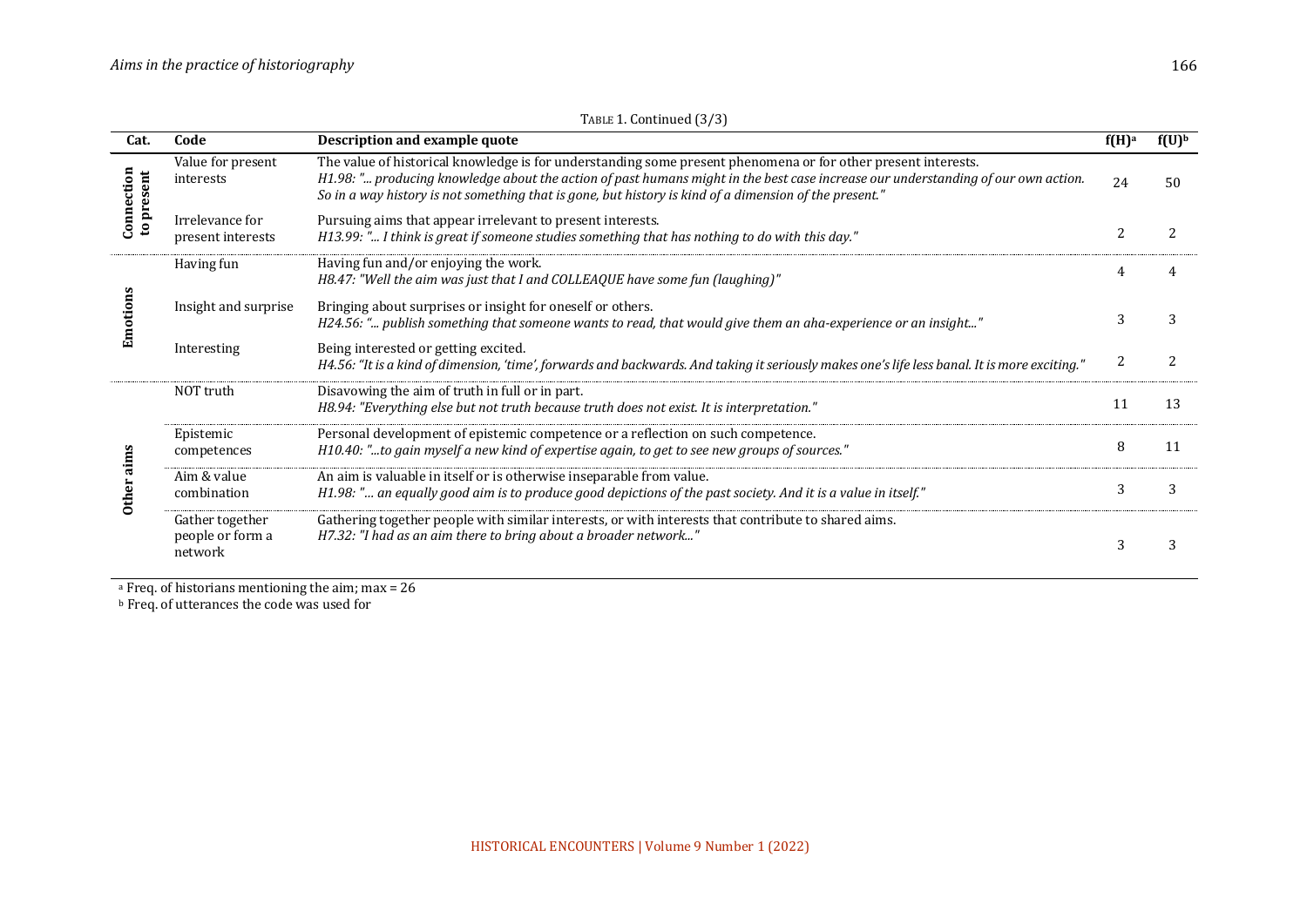Although we list the frequencies of all codes in Table 1, we wish to highlight that the differences in the frequencies were in part a consequence of the interview scheme. For example, in the case of general epistemological concepts (see Table 1), some of the high frequencies of codes in this category are explained by the fact that some of the concepts (such as the concepts of knowledge, understanding, and explanation) were specifically queried in the interview scheme; when the interviewees then discussed these concepts specifically, this resulted in high frequencies for these codes. In some other cases, frequencies varied due to the specificity or generality of the code; codes with more specific characteristics tended to be used less than ones that were defined in a more general way. However, even with these limitations, it is probable that some of the frequencies also represent the prevalence of certain points or statements in (Finnish academic) historians' discourse.

#### General (more or less) epistemological concepts

Philosophers of science and humanities have entertained several general concepts as aims of inquiry, such as knowledge, understanding, and explanation (e.g., Potochnik, 2015; Peels, 2018). The historians we interviewed also articulated these and similar general aims. Our questions targeted aims broadly, and in cases where historians did not spontaneously consider (explicitly) epistemological aims, we also inquired about these aims specifically by referring to the concepts of knowledge, narrative, information, understanding, truth, and explanation. While our intention was only to use these as an example of possibilities, most historians responded to the follow-up question by treating it as a checklist. Commonly, truth was rejected while one or several of the others were preferred:

> I would immediately cross out truth. [...] Truth no, but realities yes. Because I do not believe in truth. Not in the way it is presented here. (H26.83-84)

> It is a kind of depiction and explanation. And it is also a narrative. But I do not myself think it is any truth, but instead, a single well organized thought construction that has strong enough empirical justification. (H23.92)

Some did not reject truth outright but considered it an unachievable aim, alongside other achievable ones:

> Among all, I think the concept of understanding is for me the central one. And the increasing of understanding about those cultural processes that make this world turn. It is the central aim. I do not think we get to truth, because I think truth is a very tricky concept from the perspective of philosophy of history. Still, I do not believe in pure relativism. I am not so dumb. I think there are better truths and worse truths. (H10.86)

Other common abstractions included descriptions, depictions, images<sup>5</sup>, and interpretations:

In a way, I think that increasing of self-understanding is probably the most important aim. Of course, one can say that an equally good aim is to produce good descriptions of the past society, and that is a value in itself. (H1.98)

Some of the common abstractions were also considered with specific characteristics, such as "intentional explanation" or the kind of knowledge "that is hard to abuse" (see excerpts below). The latter indicates a concern with how epistemic products might be used by others.

> Well, earlier I was even fanatically of the opinion that we should prefer this humancentered explanation, explanation of events and phenomena. This Aristotelian [...] intentional explanation. So to go into that level of the historical agent and concentrate on what they were after and what they considered necessary to achieve that goal, what needs to be done.  $(H4.32)$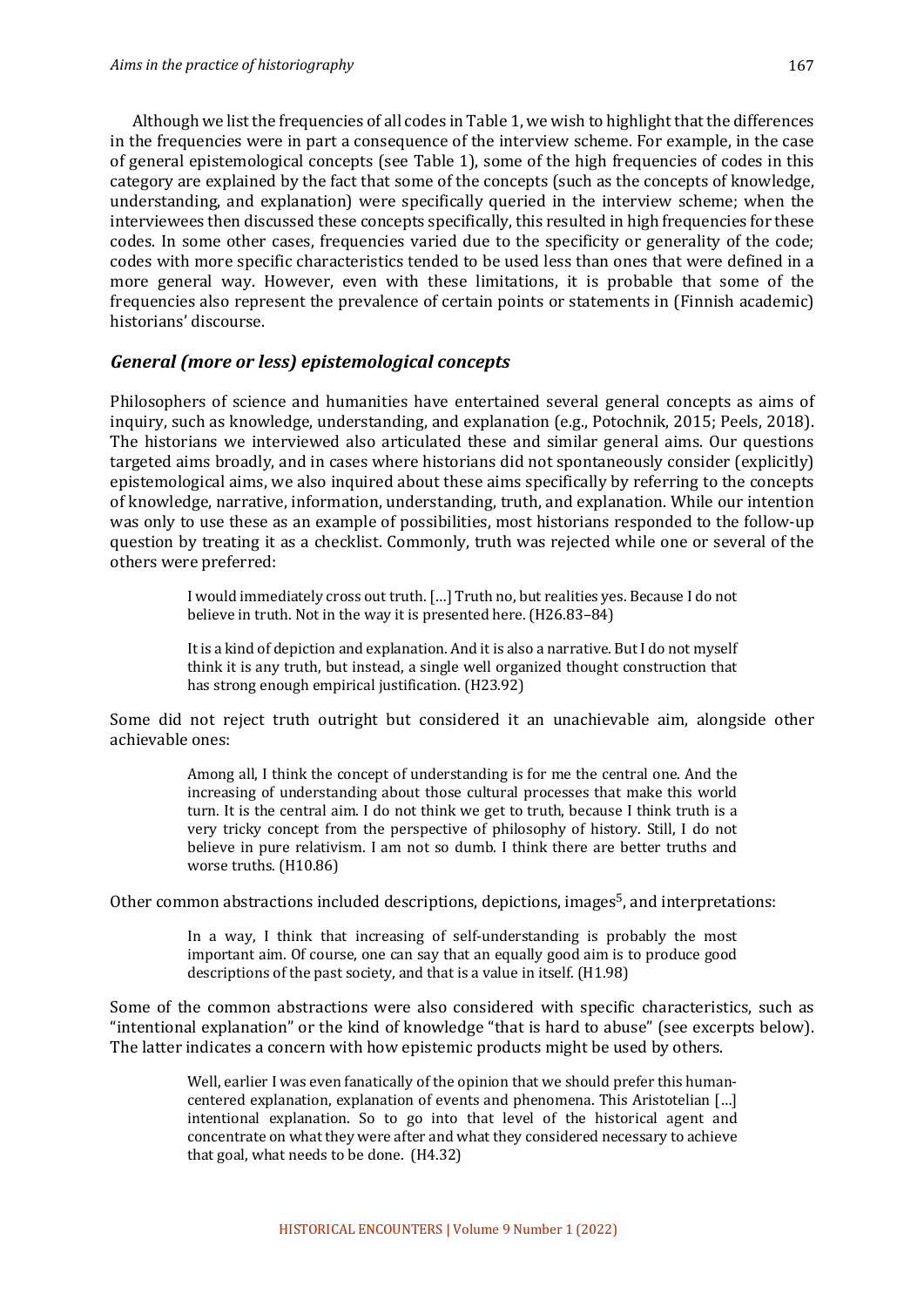The different kinds of abstractions varied, both between historians and within individual historians' projects. For example, in some work, narrative can be considered a more or less important goal than in other work.

> Narrative, ves, at times I also want to narrate. But in this research project it does not come off so strong. Perhaps in other types [of projects] [...] it has been more the case that I want to write a story that is, not that it would be entertaining or widely readable, but maybe an exciting narrative, and a maybe a bit courageous, even polemical, that somehow also brings a new perspective, or that somehow awakens one to look at the thing from another perspective. Then the narrative grip, and telling a good story—if this is what we here understand by the concept of narrative, then it is a way to get people thinking or reading or [doing] something that could bring about discussion. But in this project it is more [...] understanding about how history in this field should be studied, if we think about public policy, or something like that.  $(H24.56)$

## *Dialogical aims*

The second category draws on the notion of dialogicality, as applied to history and collective memory by Wertsch (1998, 2002). Building on ideas from literary theory and semiology, Wertsch proposed that narratives have both a referential function and a dialogic function. Regarding the latter, Wertsch (2002) proposed that "the key to understanding the meaning and form of one narrative is how it provides a dialogic response to previous narratives or anticipates subsequent ones. And the nature of the response can range from hostile retort to friendly elaboration, from a studied attempt to ignore another narrative to its celebration"  $(p. 60)$ . The current category *dialogical aims* extends this idea beyond narratives. In our interviews, many of the historians' aims—narrative and other—can be considered to exist in dialogic relationships with a broad range of previous accounts and beliefs, including myths, popular beliefs, public discussion, collective memory, and previous scholarly interpretations and understanding.

> I am trying to widen this [...] context related to the research object, regarding to what it tells not only about the past, but what it tells much more about today's society, and what are the perspectives to the future. So I see here a Koselleckian approach in that past, present, and future are strongly connected together. (H2.44)

The nature of the dialogical relation varied. In some statements, historians found it important to contribute to a multitude of interpretations regarding a given topic of investigations, proposing their version alongside some previous one(s). In others, historians aimed to renounce and/or replace previous versions through myth-busting, debunking ideas, dispelling prejudices, or deconstruction. 

> What I find interesting is not this truthfulness or objectivity, but precisely this multiplicity of interpretations [...] That we sort of let new voices have a look at existing truths and commonalities.  $[...]$  the question is, of course, about putting existing conceptions of history under question and offering something different in their place. (H6.52)

> But if I think about that from the larger perspective of my work, from those research themes that I have done, they have all been of the sort that have involved very big societal oppositionalities and even political confrontations and so on. And then the task of the historian is precisely to try to bring into them a dimension that  $\lceil ... \rceil$ inspects that intense societal discussion  $[...]$  from another perspective so that different parties get a fair treatment as part of that process.  $(H5.78)$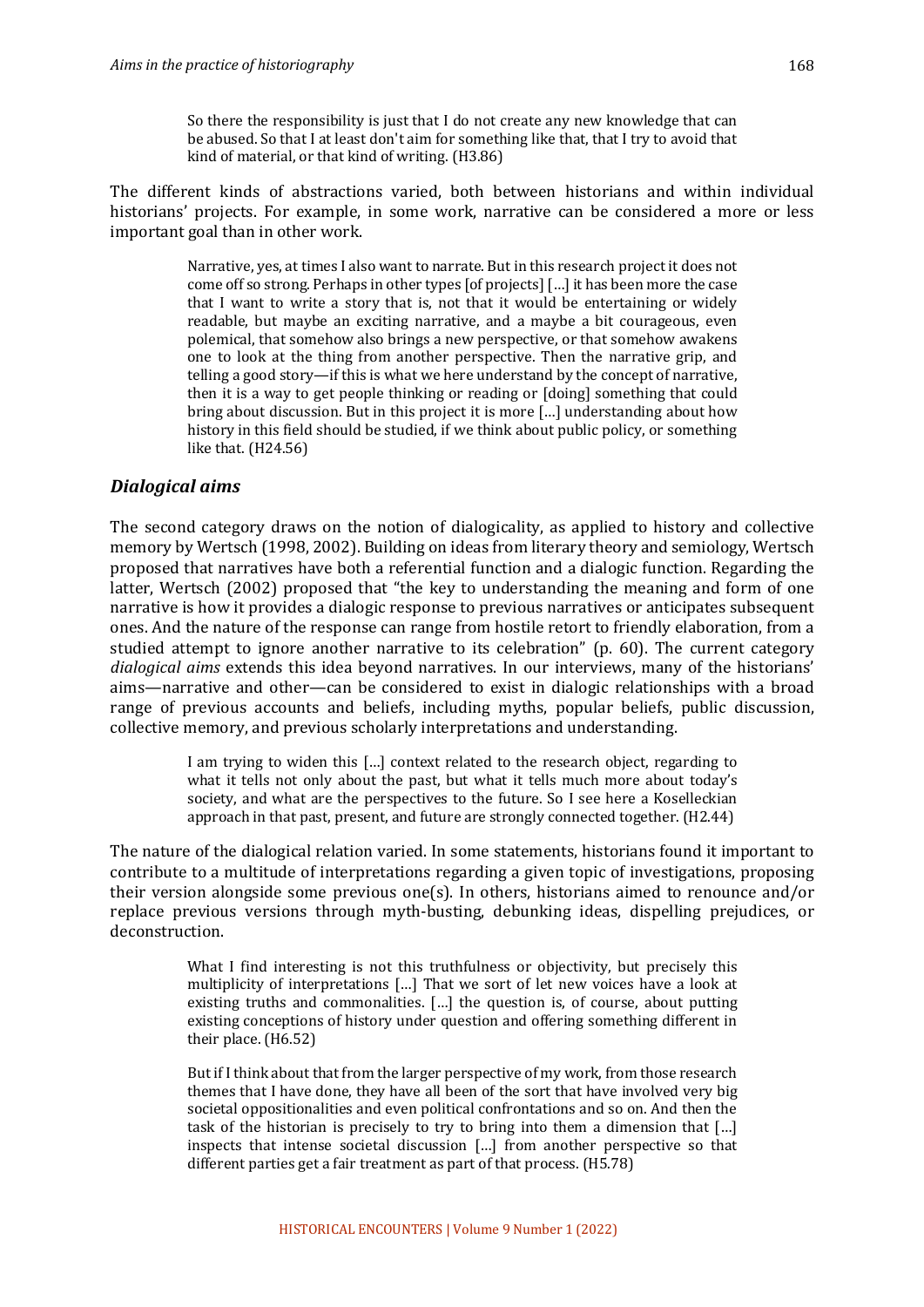Some historians distinguished between 'basic research' and other, more specialized or applied research.<sup>6</sup> For them, basic research contributes to forming an understanding of the context for further investigations. It locates a relatively major lack of knowledge (missing dialogical reference point in the past) and anticipates more detailed inquiry (possible dialogical point of reference in the future).

> I have a kind of aim regarding a data set that is collected, and from which some basic research has already been done, but so little. So from that Finnish data set I could [...] produce some new knowledge (H17.38)

> [T]his theme that we are studying is in its early stages, so there is need for basic research, this kind of mapping of the phenomenon  $\left[ \ldots \right]$  (H9.50)

Thus, one can assume the dialogical character of historians aims to differ depending on whether they are engaging in basic research or more specialized investigations. While highly appreciating basic research, one historian viewed it as nearly impossible to conduct in contemporary academia. Similar to the notion of basic research, the value of some aims arose out of some relatively major gaps in previous works of historiography. This was most apparent when historians aimed to historicize new groups of people, things or phenomena, *i.e.*, to bring something or someone (a)new into the sphere of history and historiography.

> So I've tried to bring history for the kind of groups of people that have not had it previously [...] Also children, and women in general, people living in the margins of society, that they are also historically significant, that they also have history, and that they also have historical value  $\left[ ... \right]$  (H20.74)

## **Textual products**

The next category of aims is various textual products. When asked about the aims of their ongoing investigations, historians commonly stated publications of various kinds, most commonly monographs and journal articles in domestic and international outlets. Some targeted very specific outlets even early on:

> [B]ut in these other projects the aims have been similar, that is, JUFO-3 level [the highest level in the Finnish ranking of academic journals] international publications. [...] the goal is of course [to publish in] Palgrave Macmillan and from there upwards. Others will not be discussed. (H8.47)

For others, their publication aims were more general.

And I have articles as an aim, or a book, depending on how much time I have for it amidst other work. (H23.42)

Historians occasionally specified other kinds of textual outputs such as blog posts and newspaper columns. Such texts were planned for both popularizing one's research as well as discussing matters—such as methodological reflections—for which there was not enough space in formal publications. Some projects also aimed specifically to produce websites and databases.

> [O]ur tasks are research, teaching and then this societal interaction, so  $[\dots]$  I have been a columnist in a paper, but am not anymore, so probably I will now blog or write something about this  $[...]$  (H12.38)

Overall, historians' investigations were not only in search of understanding or knowledge more generally; publications—often specific ones—were also involved. While there is something obvious about this, a less obvious aspect is that choosing a specific outlet is likely to lead one's overall research practice in a certain direction. It is well known that some publications have strict rules and formats for writing, whereas others encourage experimental forms of writing. Regarding philosophical inquiry, Lysaker (2018) has eloquently explored how literary forms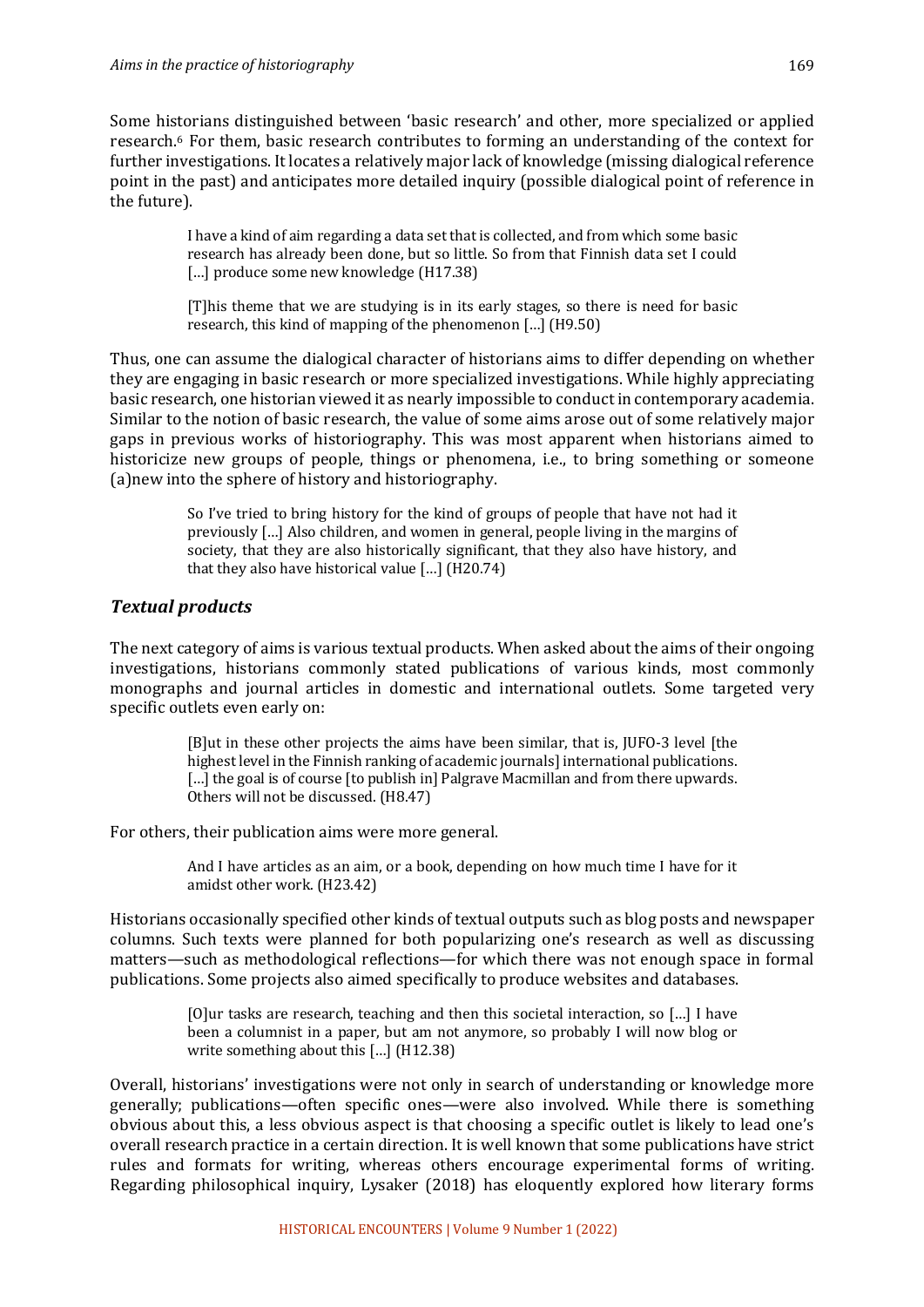influence, enable, and constrain different kinds of thought. Likewise, historians' aims regarding publishing in specific styles or outlets might be considered an epistemically relevant part of historiography.

### *Dissemination*

Closely related—and in many cases tightly connected—to both textual products and dialogical aims is the category of dissemination, or the various ways of communicating about one's research. Commonly, a textual product of some sort stands as a core output of historian's work, which is then further communicated to various audiences through lectures, media appearances, popularized texts, and so on.

> And in a way the passing forward of that knowledge  $\left[\ldots\right]$  participating in discussions outside the field of history in a multidisciplinary way regarding themes to which history or past cases also somehow contribute in its own way (H15.85)

> As an extra goal there's always of course that, not only to do scientific work, but at the same time you have to popularize. [...] And in that context I always create each time some kind of series of lectures. So in that way I have this societal part, or the kind of third goal set by the university world, that is, research, teaching, and societal interaction. (H2.46)

A bit over a decade ago, MacMillan (2010) observed a trend in professional historians' interest in public discussion, finding it "unfortunate that just as history is becoming more important in our public discussions, professional historians have largely been abandoning the field to amateurs. The historical profession has turned inward in the last couple of decades, with the result that much historical study today is self-referential"  $(p. 35)$ . In the context of our study, this trend does not appear so unidirectional, but instead both aims appeared common for these historians: contributing to public discussion and selecting dialogical aims based on it; but also speaking to the specialist community and reflecting on the methods and theories they are using.

#### *Societal change*

In addition to challenging and adding to various communities' understandings and participating in public discussions, many historians also articulated goals of somehow bringing about societal change. In their articulations, this focused on aspects such as influencing ideas about (national) identities, promoting a sense of belonging together, and influencing decision-making regarding socio-scientific issues.

> [T]hrough successful historiography and research and writing, one can make historical presentations, and by introducing oneself to them, others than historians learn empathy, they understand better the history of other kinds of humans, the history of other cultures, and hopefully it changes their conception of human and their worldviews towards more tolerant. The task of historical research is to increase understanding, and through that, tolerance and a sense of togetherness. (H18.98)

> Well, the aim is kind of societal. I would like that this conception about what it is to be Finnish, that it would be an open one, and well, dialogical. So that it would have room for people who are not necessary part of this hegemonic basic group that speaks in the name of Finnishness  $[...]$  in many of my studies I would like to liberate this concept.  $(H4.62)$

> There the question is more about what ways climate change influences—and comes to influence  $\left[\ldots\right]$  living conditions, and we are part of that discussion. If we do nothing, things will definitely go awry. But if even a small change occurs, it will have huge consequences. (H8.76)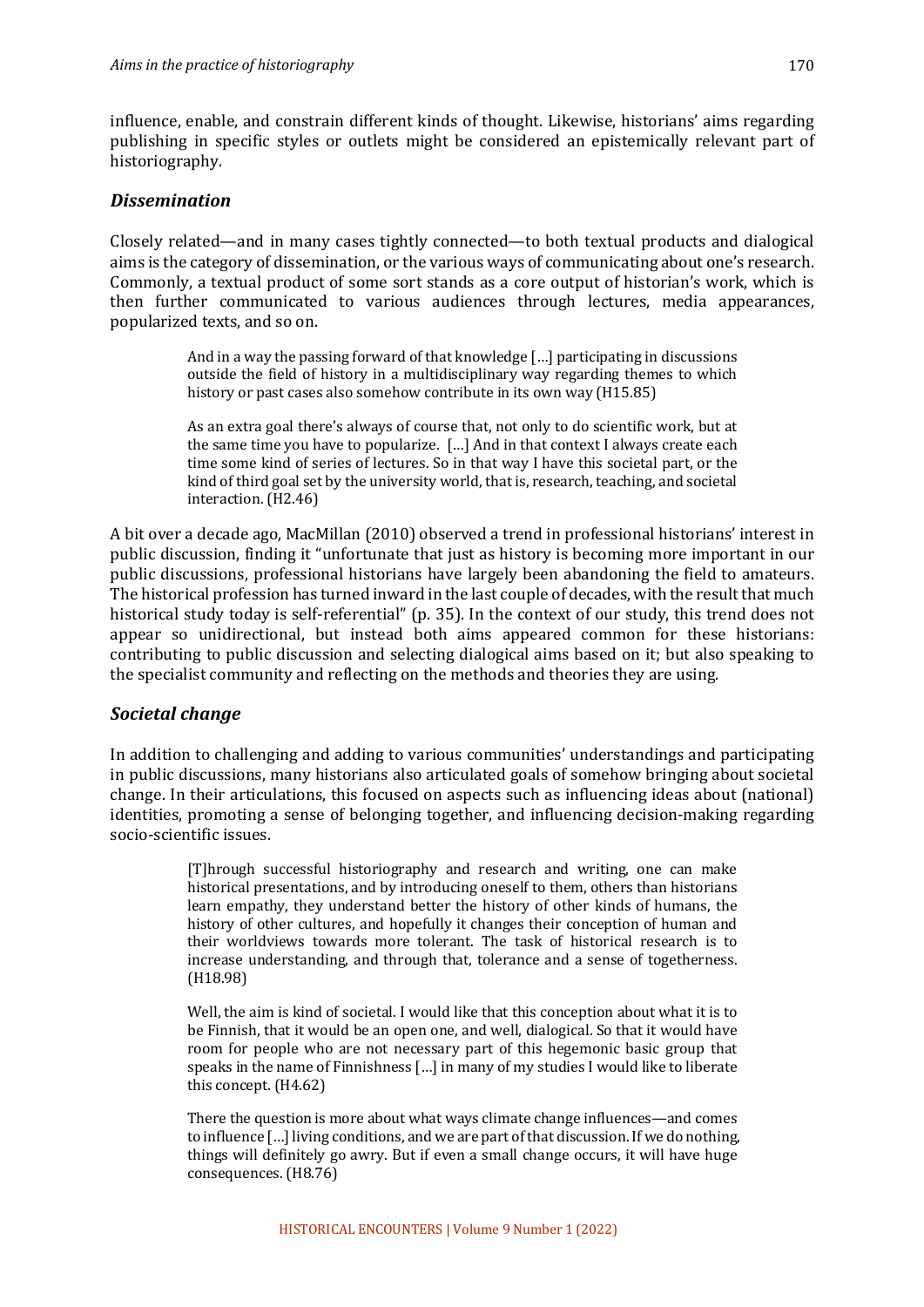Some historians also directly highlighted the political nature of their scholarly endeavors.

Because it is an important question: Why are people poor?  $[\dots]$  It is a political question. (H8.69)

Potentially, what I do can change the world. It is at the same time political, the choice of research topics, and especially this kind of research topics. In the same way, if I study TOPIC, the question is of course about me wanting to make sure that certain things do not happen again.  $(H10.64)$ 

In sum, these accounts speak of a historiography that is not a neutral, view-from-nowhere kind of investigation aiming at accumulating findings and steadily filling self-evident gaps in common knowledge. Instead, this category suggests that historiography as a practice is itself embedded in historical processes and discussions, and thus there exists a place for societal—even political agency regarding the kinds of topics, perspectives and questions to consider worth taking up in studies. This, in turn, requires openness regarding one's motives and aims. To this end, many historians also spoke of being attentive towards the possible (ab)uses of history in society—a popular topic during the time of the interviews especially due to the then-recent organization *Historians Without Borders* in Finland (Blåfield, 2016; see also, MacMillan, 2010).

#### *Connection to present*

A common response related to the value of the interviewees' aims—and also of historiography more broadly—was their relevance for various present concerns, such as understanding some contemporary phenomena better through its points of origin or some contingent turns of events (see e.g. Simon, 2019).

> That it [a work of historiography] produces the kind of knowledge through which the present can be understood better. So many things that exist currently are based on something earlier, and that might in an amazing way enlighten that birth process of how it has been formed, and about how we should relate to it. (H16.106)

> [H]istory is important so that we would see that things do not have to be the way they are now. So a kind of existentialist contingency (laughing) ... that everything kind of happens to be the way it is for certain reasons, but it could very well be in some other way, and very much depends on what people choose, what choices people make and how they behave and so forth. In that way, I think [...] that history is kind of emancipatory, that it shows us the extent of human freedom, but it also shows its limitations. (H14.81)

Yet some historians also challenged the idea of the value of historiography being necessarily determined on the basis of its relevance for known present interests.

> Well, the standard answer is what I already gave, that it  $\lceil a \text{ work of } b \rceil$  istoriography has some touching points to the present.  $\lceil \ldots \rceil$  But I also think that—this is a kind of answer of an old generation humanist about research—it is really great that someone studies a kind of thing that has nothing (laughing) to do with today  $\left[\ldots\right]$ that someone can commit to it, and have knowledge of it, and I think that it is kind of good that in this country also we have the kind of people who have very different points of interest and who do their things passionately. (H13.99)

### *Emotions*

Historians also referred to affect or emotions as either one of the aims of their project or reasons for regarding the work worthwhile. The mentioned emotions were either their own or others', and included enthusiasm, insight, surprise, aha-experiences, and having fun.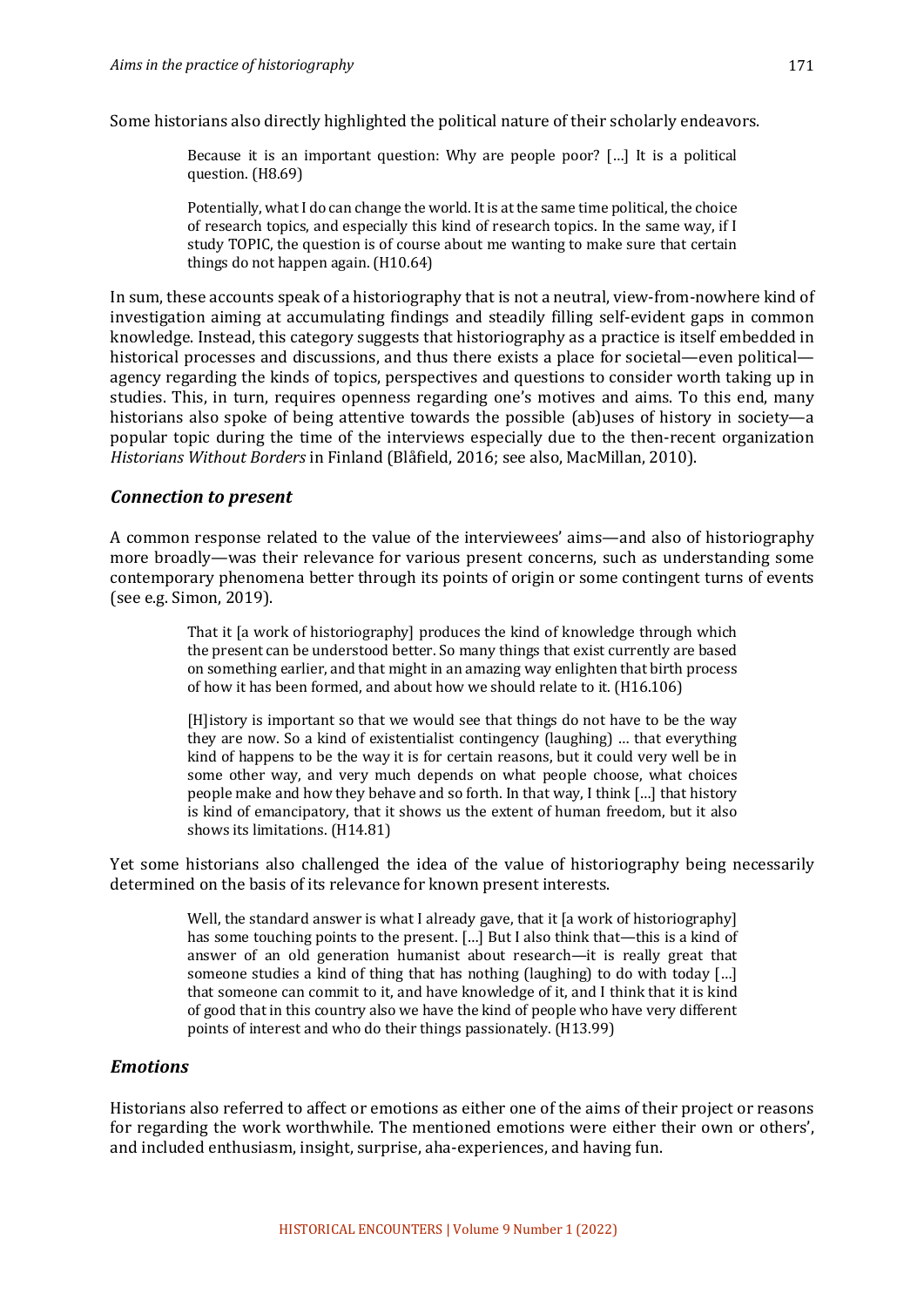[T]o publish something that someone would like to read, and that would give them an aha-experience or an insight, and maybe inspire them. (H24.56)

Currently, emotions are an acknowledged and important part of historiography in many ways. They are both an aspect of the past that is specifically investigated (Matt & Stearns, 2014) as well as an aspect of historians' practice in many kinds of investigations (Barclay, 2018; Rossi & Aarnio, 2012; Rüsen, 2008). Emotions are recognized as a relevant part of many cognitive activities, such as reasoning and problem-solving  $(e.g.,$  Muis et al., 2018; Thagard, 2008). As Morton  $(2013)$  writes, "[e]motions directed at a topic will drive imagination of associated facts, possibilities, and actions." (p. 14). Our findings also support the idea of considering emotions or affect as part of historians' epistemic practice—specifically as aims. Emotions are thus not only emerging phenomena to reflect upon but also something aimed at.

#### **Discussion**

Stearns (1998) noted that "[t]here is no reason not to prod historians to articulate what their purposes are, but the fact is that the exercise will often be somewhat unfamiliar" (p. 283). Having taken up this bid, we noticed that—at least in our semi-structured interview in a Finnish context this exercise was not so unfamiliar to contemporary historians as one might assume from Stearns' statement more than two decades ago. We analyzed a set of interviews with historians about the (epistemic) aims of their work. Our results show that historians express a range of aims that can vary considerably depending on the different kinds of investigations the historians are involved in. These aims also extend beyond knowing and understanding phenomena to publishing and disseminating findings, as well as bringing about changes in society through their work.

From the perspective of educational researchers who wish to understand the practice of historiography, these findings about historians may be conceptualized as one part of a broad set of aims of agents, communities, and cultures of history. In addition to these expressed aims, there is likely a range of aims that remained unexpressed. We might also further differentiate the aims of history educators (Sakki & Pirttilä-Backman, 2019) and the aims of various kinds of learners, users, consumers, and critics of historiographical output (see, e.g., de Certeau, 1984; Pihlainen, 2017). Even within the practice of historiography, aims can be approached through various analytical levels, ranging from macro to micro aims. The former level focuses on institutions, systems, or the profession of historiography in a broad manner (e.g., Torstendahl, 2015), whereas the latter level focuses on some detailed processes or actions that are part of individual scholars' (and their collaborators') everyday research work (e.g., Korkeamäki & Kumpulainen; 2019). At times, our analysis touches the macro level, but since our analysis targeted especially historians' (and their collaborators') research projects, it locates mainly between these two—on what could be termed a meso level of analysis. Differentiating such levels is important because certain aims may appear mainly—or even only—in fine-grained situations, whereas others find relevance in the system or community level (see Longino, 1990).

As outlined in the introduction, current approaches to history education are tightly linked to (knowledge about) the practice of historiography. Thus, the educational implications of our findings about historians' aims are also manifold. First, they contribute to a basis of empirical knowledge about the epistemic aims of actual historiography that is needed for a continuing reflection on the legitimacy of educational practices that are justified through notions of acting "like historians" (see also Kainulainen et al., 2019). In this regard, our results indicate parts of the practice of historiography that are not so commonly regarded as part of historiography in educational models. For example, apart from empathy (see Endacott & Brooks, 2018; Lévesque & Clark, 2018), emotions are rarely considered as part of historical thinking and reasoning in educational models. However, in both science education and history education, some educational researchers have argued for including emotions experienced within inquiries as an important part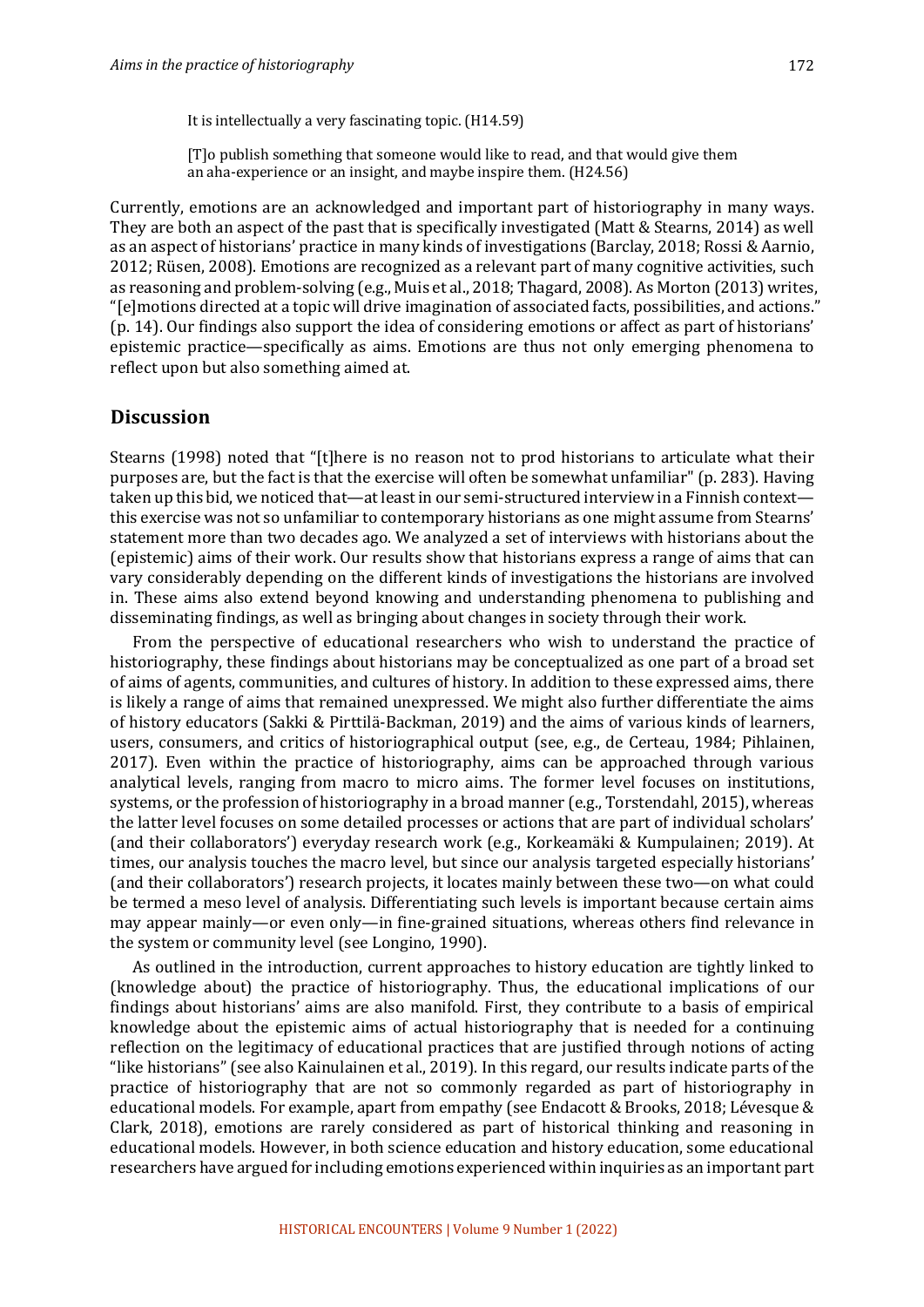of what students should learn when engaging in practices of science or historiography (Goldberg & Schwarz, 2016; Jaber & Hammer, 2016). Our findings also provide support for this direction.

Second, having a broader range of aims to draw upon, our findings can be used to (re)design history classes—and especially their inquiry-based activities. In  $K-12$  contexts the educational goal is usually to grasp some core aspects of the practice of historiography. Quite often, the goals of inquiry are given to students ready-made rather than as something to actually reflect and decide upon. In Voet and De Wever's (2017) synthesis of different models of inquiry-based learning in history, all models begin with evaluating (the nature, origin, biases, and reliability) of sources. Thus, an obvious possibility of expanding inquiry-based learning would be to grant inquirers themselves some agency regarding what the activities aim to achieve and why. Having a range of aims to build upon also provides a possibility for making history classes more engaging. Historians themselves have a variety of aims that motivate them to keep going; we should certainly not expect students to motivate themselves with a much-more-restricted range of aims. More specifically, student agency regarding dialogical aims could allow inquiries a stronger connection to contemporary events, arguments, debates, concepts, and phenomena. This, in turn, would likely make inquiries more meaningful for students. Knowledge about historians' aims such as those provided in this paper—could then be used as a grounding point for reflecting and evaluating students' inquiry aims and the ways they relate to those of historians.

Further along the trajectory towards domain-specific expertise, students of history in higher education often aim at actually becoming historians—or at least developing the capabilities required for it. Practice-oriented teaching, historical thinking, and inquiry-based learning are relevant to higher education as well. Nye and colleagues  $(2011)$  have highlighted the importance of student agency in this regard. Designing courses in a way that allows students both a say and support for making choices regarding the inquiry aims of activities would appear a relevant part of promoting student agency. And indeed, some inquiry-based approaches in the humanities have done so when students have selected the kind of issues or questions they wish to address (Feldt & Petersen, 2020; Watts, 2014) and when instructional approaches have considered writing and publishing in different formats as possible aims (Bihrer et al., 2019). Alleviating the difficulties in the transition to university and history studies through such courses has been a long-standing goal for many educational scholars and historians (Booth, 2001; Díaz et al., 2008; Neumann, 2015). Because the practice of historiography is—or at least should be—at the core of history departments, reflecting on its aims might thus prove a useful activity not only in inquiry settings, but also in introductory courses to historical studies.

As mentioned earlier, the AIR model of epistemic cognition (Chinn et al., 2014; Chinn & Rinehart 2016) conceptualizes epistemic practices as situative composites of aims and value, ideals, and reliable processes. Therefore, it is crucial to recognize the limitation of this study: we have here only focused on one of these aspects, and have done so by exploring the range of historians' aims and their value. While our overall research project also investigates these other aspects (Kainulainen et al., 2019), in this paper we have not reported findings about how these aims come together with ideals and processes. Still, it is worthwhile to keep these other aspects in mind when considering the implications of our study. When new kinds of aims are taken up for inquiries, students and teachers will also need to consider new ways of reaching those aims. For example, affectively or dialogically oriented aims will likely require ways of dealing with emotions or managing the intersections of current/past events and phenomena.

In sum, we believe our results might find best use as a ground for critical and reflective discussions at many educational levels. Such discussions might ask questions, such as: Which aims are most valuable in historiography? How much can the aims differ across different kinds of studies? Which aims should be incorporated into inquiry in history education at different age levels? How should one account for the aims that arise more from institutional demands than curiosity or societal need? What kind of unpronounced aims might historians have? In what ways—if any—should the aims of historians matter for readers of their work?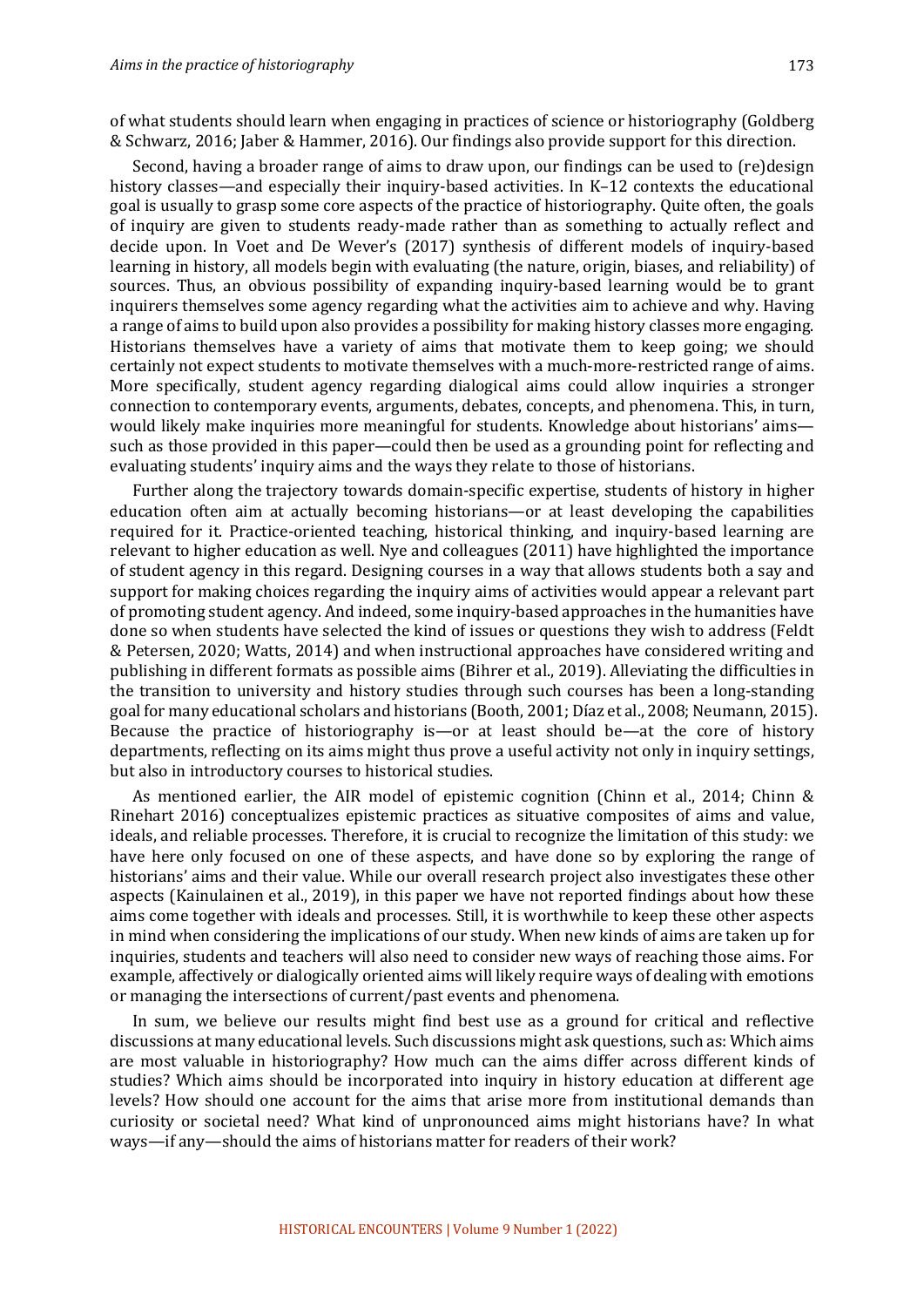# **Acknowledgements**

The first author received funding for this work from the Ella & Georg Ehrnrooth Foundation, Turku University Foundation, Emil Aaltonen Foundation, and the Fulbright Finland Foundation. Early drafts of this paper were presented at the "Meaning, Thinking, and Learning in History" conference in Jyväskylä and at a symposium during the 17th biennial EARLI conference in Tampere. We are grateful for all comments and discussions during these events. Thanks to Saku Määttä for help with part of the interview transcriptions, to the anonymous reviewers for valuable feedback, and to the Epistemic Education group at the Rutgers GSE for helpful comments during discussions and data sessions.

The data set used in this study is registered at: http://urn.fi/urn:nbn:fi:att:217b3c98-9306-47d9-b1f4-072ee4ddbfa2

# **References**

- Alexander, P. A. (2016). The arguments for and the reasoning about epistemic cognition. In J. A. Greene, W.A. Sandoval, & I. Bråten (Eds.), *Handbook of epistemic cognition* (pp. 100–110). New York: Routledge.
- Barclay, K. (2018). Falling in love with the dead. *Rethinking History, 22*(4), 459–473. https://doi.org/10.1080/13642529.2018.1511105
- Barzilai, S., & Chinn, C. A. (2018). On the goals of epistemic education: Promoting apt epistemic performance. *Journal of the Learning Sciences, 27*(3), 353-389. https://doi.org/10.1080/10508406.2017.1392968
- Berg, C. W. (2019). Why study history? An examination of undergraduate students' notions and perceptions about history. *Historical Encounters,* 6(1), 54–71. https://doi.org/10.52289/hej6.100
- Bihrer, A., Bruhn, S., & Fritz, F. (2019). Inquiry-based learning in history. In H. A. Mieg (Ed.), *Inquiry-based learning – Undergraduate research: The German multidisciplinary experience* (pp. 291-299). Cham: Springer.
- Blåfield, A. (Ed.). (2016). *Historian käyttö ja väärinkäyttö*. Helsinki: Siltala.
- Boadu, G. (2020). Re-positioning historical thinking: A framework for classroom practice. *Social Studies Research and Practice*, *15*(3), 277–289. https://doi.org/10.1108/SSRP-07-2020-0030
- Booth, A. (2001). Developing history students' skills in the transition to university. *Teaching in Higher Education, 6*(4), 487–503. https://doi.org/10.1080/13562510120078036
- Carretero, M., & Bermudez, A. (2012). Constructing histories. In J. Valsiner (Ed.), The Oxford *handbook of culture and psychology* (pp. 625–646). Oxford & New York: Oxford University Press.
- Chinn, C. A., Buckland, L. A., & Samarapungavan, A.  $(2011)$ . Expanding the dimensions of epistemic cognition: Arguments from philosophy and psychology. *Educational Psychologist*, *46*(3), 141–167. https://doi.org/10.1080/00461520.2011.587722
- Chinn, C. A., Rinehart, R. W., & Buckland, L. A. (2014). Epistemic cognition and evaluating information: Applying the AIR model of epistemic cognition. In D. N. Rapp, & J. L. G. Braasch (Eds.). *Processing inaccurate information: Theoretical and applied perspectives from cognitive* science and the educational sciences (pp. 425-453). Cambridge & London: MIT Press.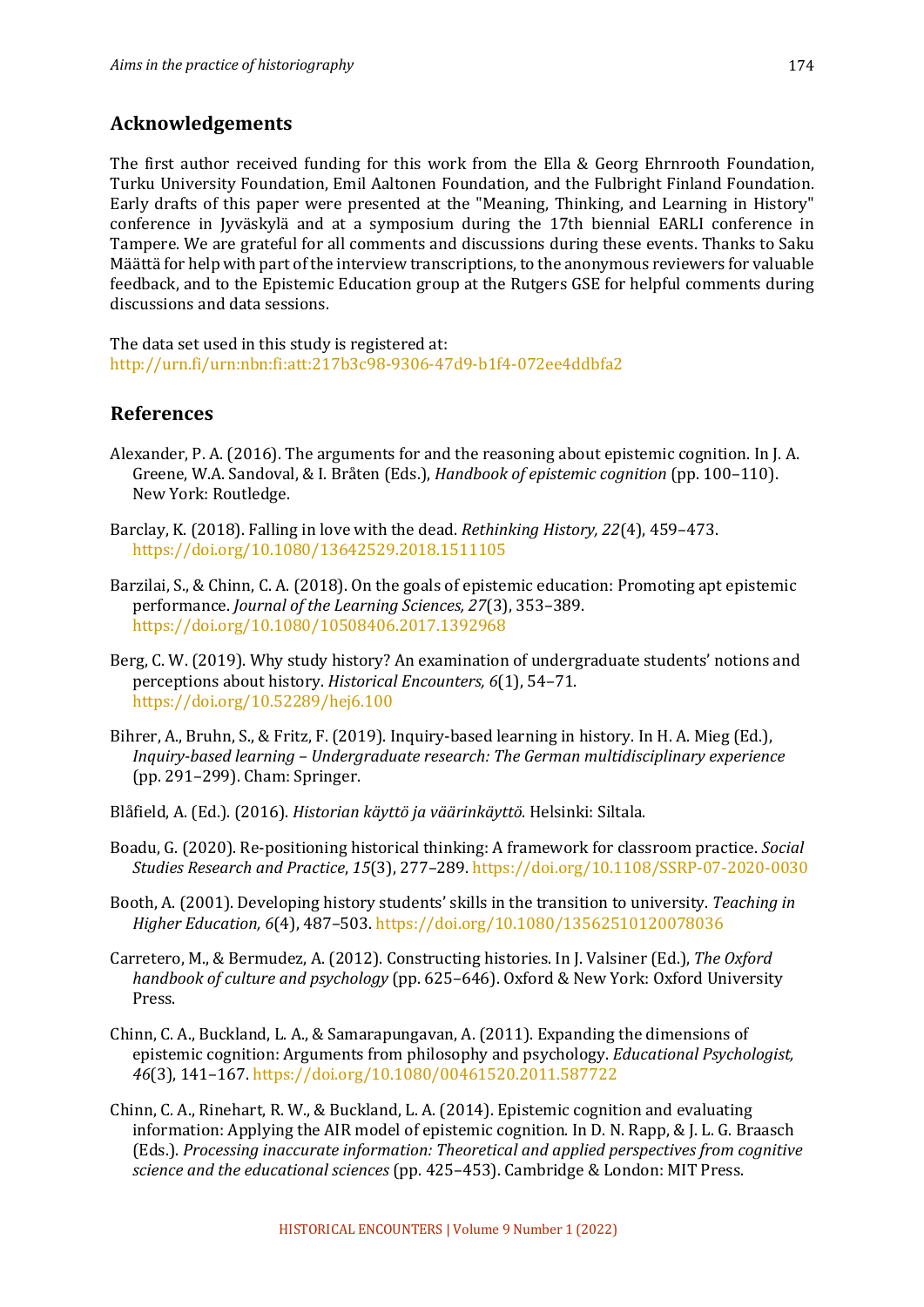- Chinn, C. A., & Rinehart, R. W. (2016). Epistemic cognition and philosophy: Developing a new framework for epistemic cognition. In J. A. Greene, W.A. Sandoval, & I. Bråten (Eds.), *Handbook of epistemic cognition* (pp. 460–478). New York: Routledge.
- Chinn, C. A., & Sandoval, W. (2018). Epistemic cognition and epistemic development. In F. Fischer, C. E. Hmelo-Silver, S. R. Goldman, & P. Reimann (Eds.), *International handbook of the learning sciences* (pp. 24–33). New York & London: Routledge.
- Cho, I., & Trent, A. (2014). Evaluating qualitative research. In P. Leavy (Ed.), The Oxford handbook of qualitative research (pp. 677–696). Oxford & New York: Oxford University Press.
- Coliva, A., & Pedersen, N. J. L. L. (2017). Introduction. In A. Coliva & N. J. L. L. Pedersen (Eds.), *Epistemic pluralism* (pp. 1-19). Cham: Palgrave Macmillan.
- de Certeau, M. (1984). *The practice of everyday life* (Trans. S. Rendall). Berkeley: University of California Press.
- Dewey, J. (1930). *Human nature and conduct: An introduction to social psychology*. New York: Random House.
- Díaz, A., Middendorf, J., Pace, D., & Shopkow, L. (2008). The history learning project. A department "decodes" its students. The *Journal of American History,* 94(4), 1211-1224. https://doi.org/10.2307/25095328
- Donnelly, J. (1999). Interpreting differences: The educational aims of teachers of science and history, and their implications. *Journal of Curriculum Studies, 31*(1), 17-41. https://doi.org/10.1080/002202799183278
- Elby, A., & Hammer, D. (2001). On the substance of a sophisticated epistemology. *Science Education, 85*(5), 554–567. https://doi.org/10.1002/sce.1023
- Endacott, J. L., & Brooks, S. (2018). Historical empathy: Perspectives and responding to the past. In S. A. Metzger & L. M. Harris (Eds.), *The Wiley international handbook of history teaching and learning* (pp. 203-225). Hoboken: Wiley Blackwell.
- Feldt, J. E., & Petersen, E. B. (2021). Inquiry-based learning in the humanities: Moving from topics to problems using the "Humanities imagination". *Arts and Humanities in Higher Education, 20*(2), 155–171. https://doi.org/10.1177%2F1474022220910368
- Fitzgerald, J. (1983). History in the curriculum: Debate on aims and values. *History and Theory, 22*(4), 81–100. https://doi.org/10.2307/25052
- Goldberg, T., & Schwarz, B. B. (2016). Harnessing emotions to deliberative argumentation in classroom discussions on historical issues in multi-cultural contexts. *Frontline Learning Research, 4*(4), 7–19. https://doi.org/10.14786/flr.v4i1.211
- Grajner, M., & Schmechtig, P. (2016). Introduction: Epistemic reasons, norms and goals. In M. Grajner, & P. Schmechtig (Eds.). *Epistemic reasons, norms and goals* (pp. 1–30). Berlin & Boston: De Gruyter.
- Greene, J. A., Sandoval, W. A., & Bråten, I. (2016). An introduction to epistemic cognition. In J. A. Greene, W. A. Sandoval, & I. Bråten (Eds.), *Handbook of epistemic cognition* (pp. 1–15). New York & London: Routledge.
- Gunn, S. (2006). *History and cultural theory*. London & New York: Routledge.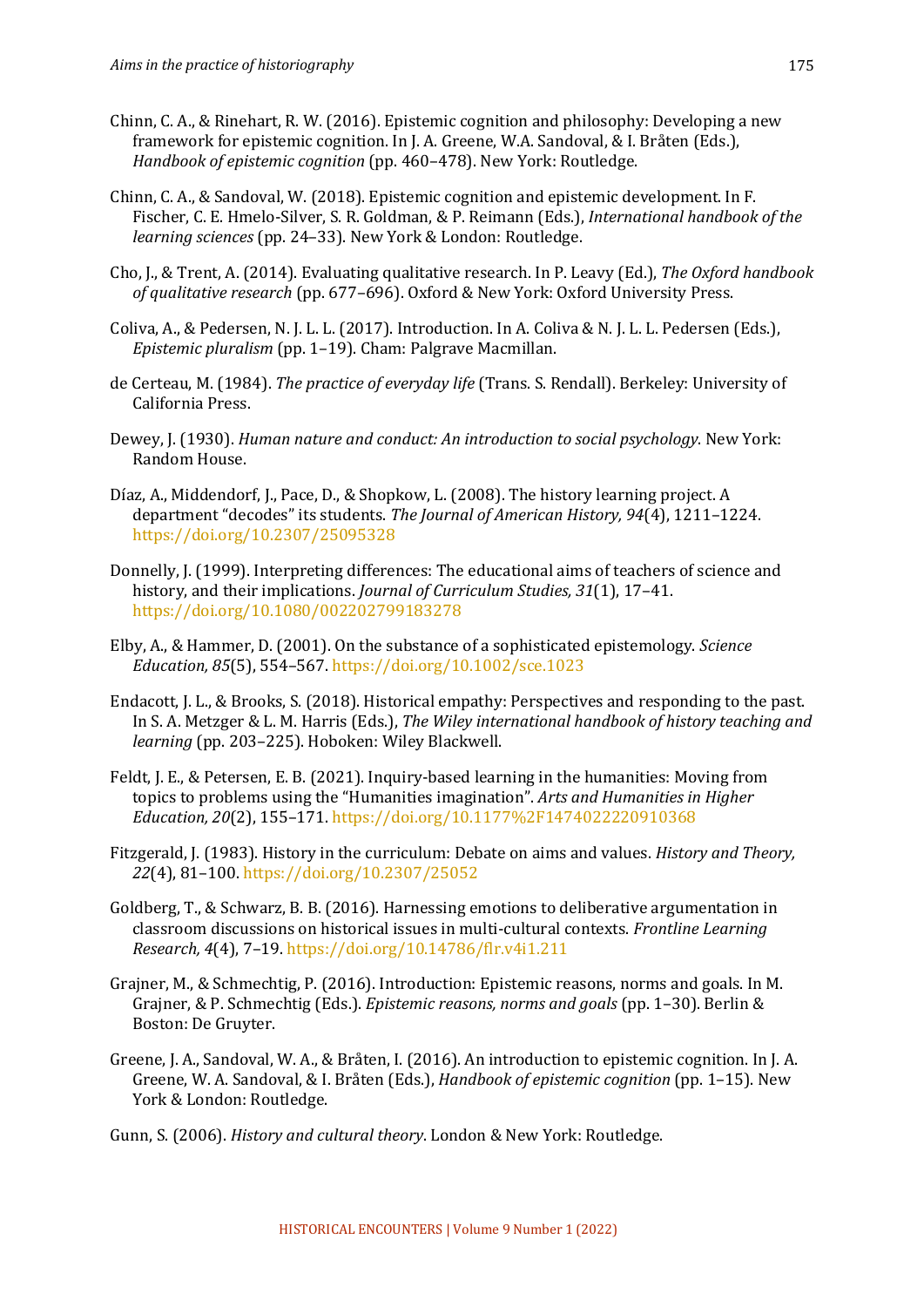- Holstein, J. A., & Gubrium, J. F. (2003). Inside interviewing: New lenses, new concerns. In J. A. Holstein & J. F. Gubrium (Eds.), *Inside interviewing: New lenses, new concerns* (pp. 4–31). Thousand Oaks: SAGE.
- Jaber, L. Z., & Hammer, D. (2016). Learning to feel like a scientist. *Science Education, 100*(2), 189– 220. https://doi.org/10.1002/sce.21202
- Jackson, J. R. d. J. (1989). *Historical criticism and the meaning of texts.* London & New York: Routledge.
- Kainulainen, M., Puurtinen, M., & Chinn, C. A. (2019). Historians and conceptual change in history itself: The domain as a unit of analysis. *International Journal of Educational Research*, 98, 245-256. https://doi.org/10.1016/j.ijer.2019.09.001
- Karonen, P. (2019). Historiantutkimuksen ja yhteiskunnan yli puolitoistavuosisatainen vuoropuhelu: Resurssit, rakenteet ja tulokset. In P. Karonen (Ed.), *Tiede ja yhteiskunta:* Suomen Historiallinen Seura ja historiantutkimus 1800-luvulta 2010-luvulle (pp. 13-41). Helsinki: SKS.
- Korkeamäki, L., & Kumpulainen, S. (2019). Interacting with digital documents: A real life study of historians' task processes, actions and goals. In *Proceedings of ACM SIGIR Conference on* Human Information Interaction and Retrieval (CHIIR '19), 10-14 March, 2019, (pp. 35-43). New York: Association for Computing Machinery.
- Kuukkanen, J-M. (2015). *Postnarrativist philosophy of historiography*. Basingstoke & New York: Palgrave Macmillan.
- Leinhardt, G., Stainton, C., Virji, S. M., & Odoroff, E. (1994). Learning to reason in history: Mindlessness to mindfulness. In M. Carretero & J. F. Voss (Eds.), *Cognitive and instructional* processes in history and the social sciences (pp. 131-158). Hillsdale & Hove: Lawrence Erlbaum Associates.
- Levstik, L. S., & Barton, K. C. (2015). *Doing history: Investigating with children in elementary and middle schools* (5th ed.). New York & London: Routledge.
- Longino, H. (1990). *Science as social knowledge: Values and objectivity in scientific inquiry.* Princeton: Princeton University Press.
- Luís, R., & Rapanta, C. (2020). Towards (re-)defining historical reasoning competence: A review of theoretical and empirical research. *Educational Research Review*, 31, 100336. https://doi.org/10.1016/j.edurev.2020.100336
- Lüdemann, S. (2014). *Politics of deconstruction: A new introduction to Jacques Derrida* (Trans. E. Butler). Stanford: Stanford University Press.
- Lysaker, J. T. (2018). *Philosophy, writing, and the character of thought*. Chicago & London: The University of Chicago Press.
- MacMillan, M. (2010). *The uses and abuses of history*. London: Profile Books.
- Martin, R. (1989). *The past within us*. Princeton: Princeton University Press.
- Mathis, C., & Parkes, R. (2020). Historical thinking, epistemic cognition, and history teacher education. In C. Berg, & T. M. Christou (Eds.), *The Palgrave handbook of history and social* studies education (pp. 189-212). Cham: Palgrave Macmillan.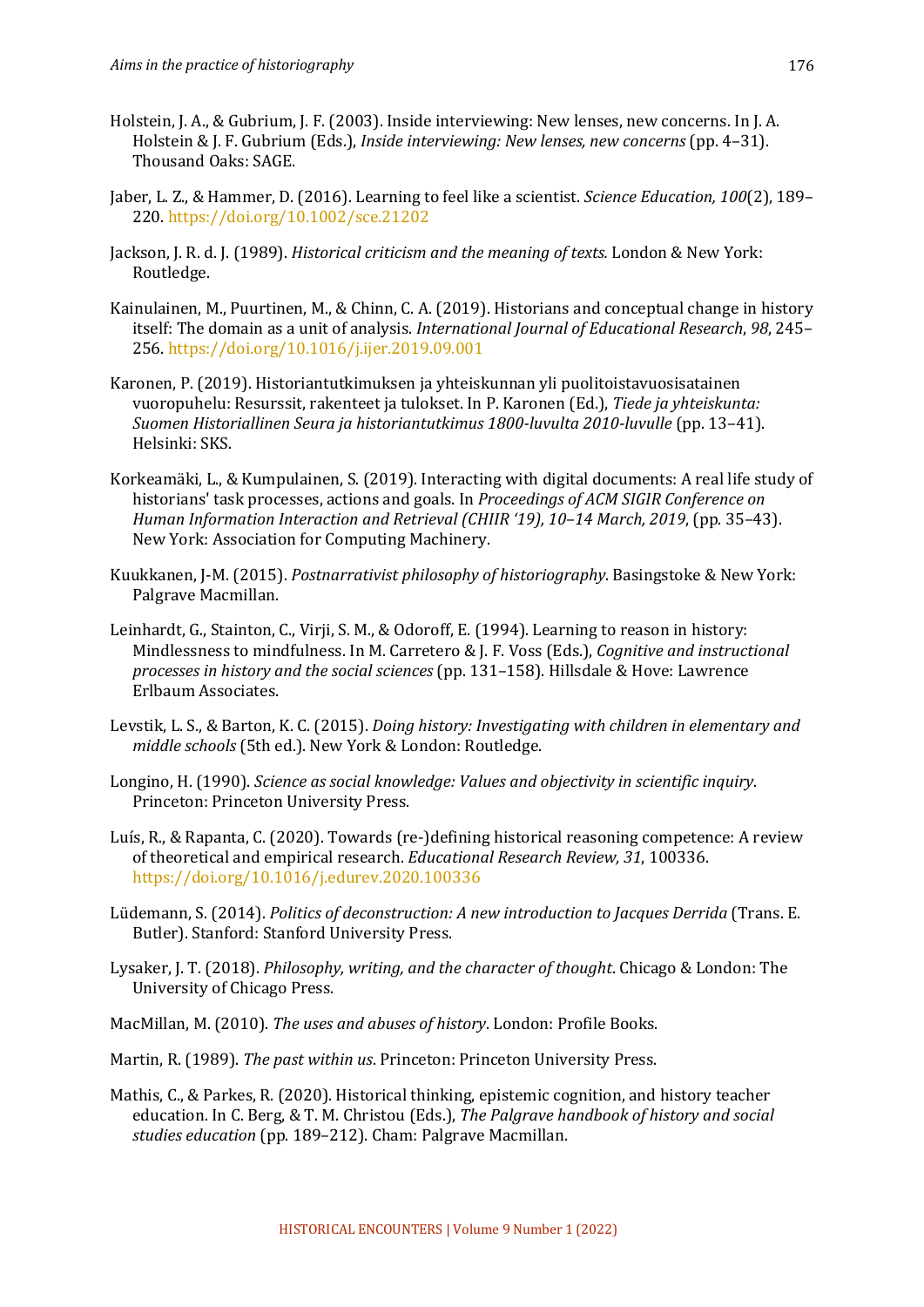- Matt, S. J., & Stearns, P. N. (Eds.). (2014). *Doing emotions history*. Urbana: University of Illinois Press.
- Maza, S. (2017). *Thinking about history*. Chicago & London: The University of Chicago Press.
- Meuser, M., & Nagel, U. (2009). The expert interview and changes in knowledge production. In A. Bogner, B. Littig, & W. Menz (Eds.), *Interviewing experts* (pp. 17–42). Basingstoke & New York: Palgrave Macmillan
- Morton, A. (2013). *Emotion and imagination*. Cambridge & Malden: Polity.
- Muis, K. R., Chevrier, M., & Singh, C. A. (2018). The role of epistemic emotions in personal epistemology and self-regulated learning. *Educational Psychologist*, 53(3), 165–184. https://doi.org/10.1080/00461520.2017.1421465
- Neumann, F. (2015). How does a historian read a scholarly text and how do students learn to do the same?. In D. Ludvigsson & A. Booth (Eds.), *Enriching history teaching and learning: Challenges, possibilities, practice* (pp. 67–83). Linköping: Linköping University.
- Nye, A., Hughes-Warrington, M., Roe, J., Russell, P. Deacon, D., & Kiem, P. (2011). Exploring historical thinking and agency with undergraduate history students. *Studies in Higher Education, 36*(7), 763–780. https://doi.org/10.1080/03075071003759045
- Paul, H. (2011). Performing history: How historical scholarship is shaped by epistemic virtues. *History and Theory, 50*(1), 1-19. https://doi.org/10.1111/j.1468-2303.2011.00565.x
- Peels, R. (2018). Epistemic values in the humanities and in the sciences. *History of Humanities*, *3*(1), 81–111. https://doi.org/10.1086/696304
- Pihlainen, K. (2017). *The work of history: Constructivism and a politics of the past*. New York & London: Routledge.
- Potochnik, A. (2015). The diverse aims of science. *Studies in History and Philosophy of Science, 53*, 71–80. https://doi.org/10.1016/j.shpsa.2015.05.008
- Reisman, A. (2012). Reading like a historian: A document-based history curriculum intervention in urban high schools. *Cognition and Instruction*, 30(1), 86–112. https://doi.org/10.1080/07370008.2011.634081
- Retz, T.  $(2016)$ . At the interface: Academic history, school history and the philosophy of history. *Journal of Curriculum Studies, 48*(4) (2016), 503–517. https://doi.org/10.1080/00220272.2015.1114151
- Rossi, L., & Aarnio, T. (2012). Feelings matter: Historian's emotions. *Historyka Studia Metodologiczne, 42*, 165–185. https://journals.pan.pl/Content/109573/PDF/10\_Rossi\_Aarnio.pdf

Rüsen, J. (2008). Emotional forces in historical thinking: Some metahistorical reflections and the case of mourning. *Historein, 8,* 41–53. https://doi.org/10.12681/historein.36

- Sandoval, W. A. (2005). Understanding students' practical epistemologies and their influence on learning through inquiry. *Science Education*, 89(4), 634-656. https://doi.org/10.1002/sce.20065
- Sandoval, W. A. (2018). Situating practices of epistemic cognition. In T. Amin & O. Levrini (Eds.), *Converging perspectives on conceptual change: Mapping an emerging paradicm in the learning sciences* (pp. 253 – 260). London & New York: Routledge.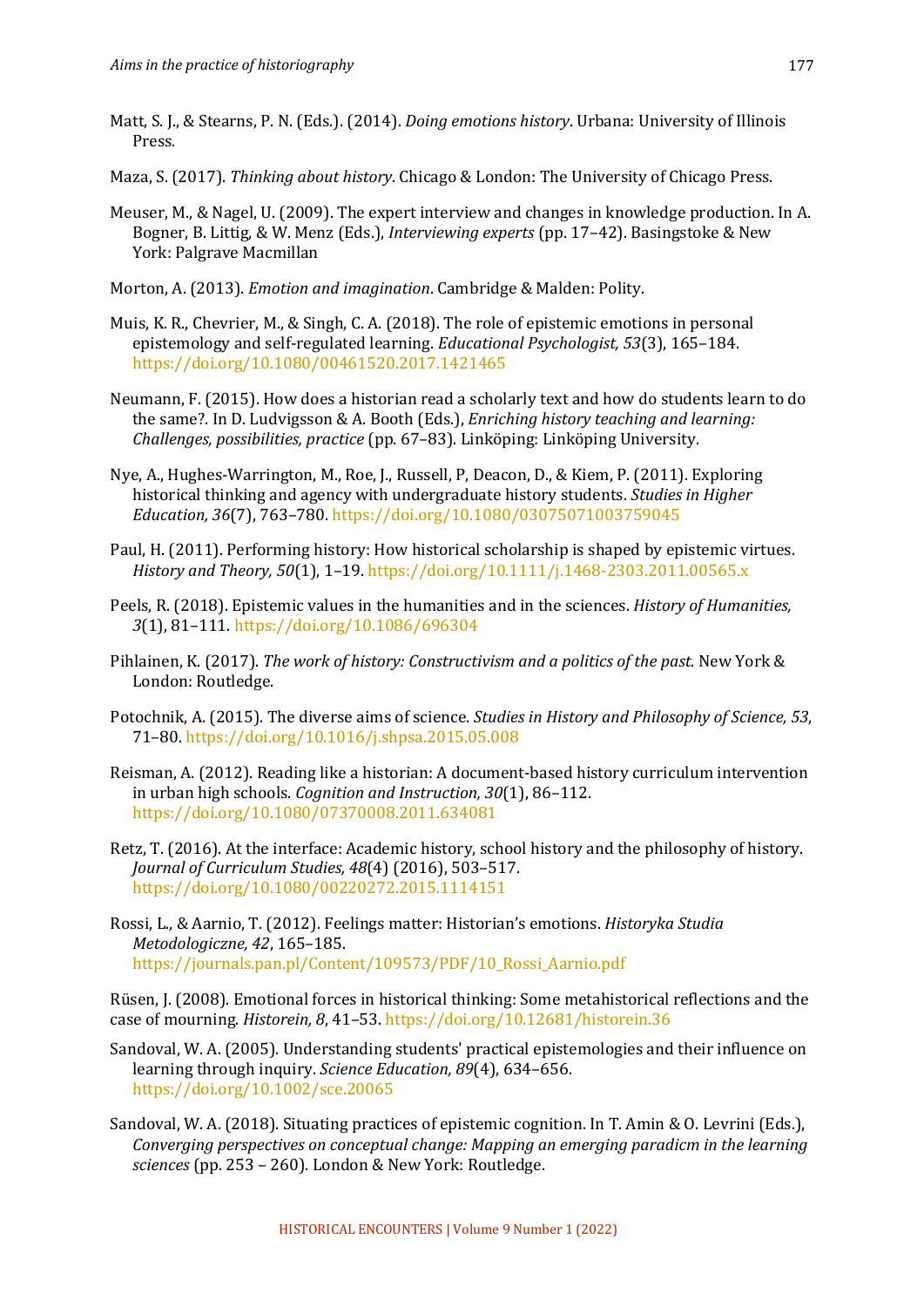- Sakki, I., & Pirttilä-Backman, A. M. (2019). Aims in teaching history and their epistemic correlates: a study of history teachers in ten countries. *Pedagogy, Culture & Society, 27*(1), 65– 85. https://doi.org/10.1080/14681366.2019.1566166
- Saldaña, J. (2016). *The coding manual for qualitative researchers* (3rd ed.). London: SAGE.
- Schreier, M. (2012). *Qualitative content analysis in practice*. London: SAGE.
- Seixas, P. (2000). Schweigen! die Kinder! or, does postmodern history have a place in the schools? In P. N. Stearns, P. Seixas, & S. Wineburg (Eds.), *Knowing, teaching, and learning* history: National and international perspectives (pp. 19–37). New York & London: New York University Press.
- Seixas, P. (2017). A model of historical thinking. *Educational Philosophy and Theory, 49*(6), 593– 605. https://doi.org/10.1080/00131857.2015.1101363
- Simon, Z. B. (2019). Historicism and constructionism: Rival ideas of historical change. *History of European Ideas, 45*(8), 1171–1190. https://doi.org/10.1080/01916599.2019.1653351
- Stearns, P. N. (1998). Goals in history teaching. In J. F. Voss, & M. Carretero (Eds.), *International review of history education Vol. 2: Learning and reasoning in history* (pp. 281–293). London & Portland: Woburn Press.
- Steup, M., Turri, J., & Sosa, E. (2014). *Contemporary debates in epistemology* (2nd ed.). Chichester: Wiley Blackwell.
- Thagard, P. (2008). *Hot thought: Mechanisms and applications of emotional cognition*. Cambridge & London: MIT Press.
- Thorp, R., & Persson, A. (2020). On historical thinking and the history educational challenge. *Educational Philosophy and Theory, 52*(8), 891–901. https://doi.org/10.1080/00131857.2020.1712550
- Torstendahl, R. (2015). *The rise and propagation of historical professionalism*. New York & London: Routledge.
- Tucker, A. (Ed.). (2009). *A companion to the philosophy of history and historiography*. Chichester: Wiley-Blackwell.
- van Boxtel, C. & van Drie, J. (2018). Historical reasoning: Conceptualizations and educational applications. In S. A. Metzger & L. M. Harris (Eds.), *The Wiley international handbook of history* teaching and learning (pp. 149-176). Hoboken: Wiley Blackwell.
- VanSledright, B. A. (2011). *The challenge of rethinking history education: On practices, theories,* and policy. New York & London: Routledge.
- Voet, M., & De Wever, B. (2017). History teachers' knowledge of inquiry methods: An analysis of cognitive processes used during historical inquiry. *Journal of Teacher Education*, 68(3), 312– 329. https://doi.org/10.1177%2F0022487117697637
- von Borries, B. (2000). Methods and aims of teaching history in Europe: A report on youth and history. In P. N. Stearns, P. Seixas, & S. Wineburg (Eds.), *Knowing, teaching, and learning* history: National and international perspectives (pp. 246–261). New York: New York University Press.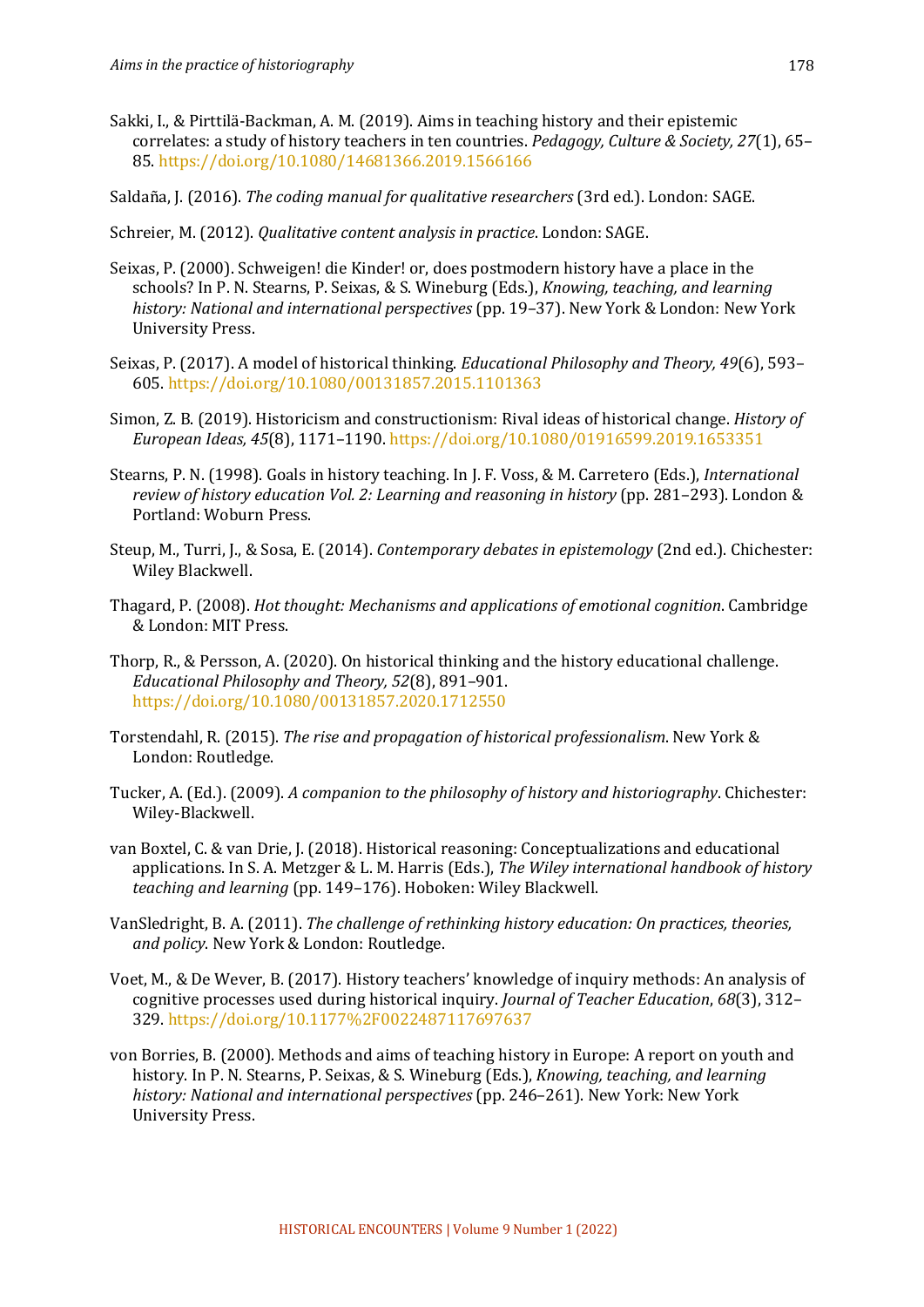- Watts, L. S. (2014). Historical detectives at work: A casebook approach to guided-inquiry for undergraduate learning. In P. Blessinger, & J. M. Carfora (Eds.), *Inquiry-based learning for the* arts, humanities, and social sciences: A conceptual and practical resource for educators (pp. 127-146). Bingley: Emerald.
- Wertsch, J. V. (1998). *Mind as action.* New York & Oxford: Oxford University Press.
- Wertsch, J. V. (2002). *Voices of collective remembering*. Cambridge: Cambridge University Press.
- White, H. (1973). *Metahistory: The historical imagination in nineteenth-century Europe*. Baltimore & London: The Johns Hopkins University Press.
- White, H. (1982). The politics of historical interpretation: Discipline and de-sublimation. *Critical Inquiry, 9*(1), 113–137. https://doi.org/10.1086/448191
- Wineburg, S. (2001). *Historical thinking and other unnatural acts: Charting the future of teaching the past*. Philadelphia: Temple University Press.

# **About the Authors**

**Mikko Kainulainen** is a doctoral candidate and a project researcher in the Department of Teacher Education at the University of Turku, Finland. He holds MA degrees in education from the University of Turku and Universität Regensburg, Germany. In 2018–2019 he was a visiting Fulbright scholar at Rutgers University, USA, Kainulainen's PhD project addresses expertise in history with a focus on conceptual change and epistemic practices. In addition to history-related topics, he has also worked in research projects related to mathematics education and medical education.

Email: mikain@utu.fi ORCID: 0000-0001-5209-5150

**Marjaana Puurtinen** is an Academy Research Fellow based at the Department of Teacher Education, University of Turku. She is an Adjunct Professor (Title of Docent) at the Faculty of Education at the University of Oulu, and holds a PhD on education and MA degrees on both education and history. Puurtinen's interdisciplinary research focuses on the characteristics of expertise in the domains of history and music. In addition to her interests in bridging general cognitive theories on expertise and learning to more domain-specific views on proficiency, she has specialized in the application of eye-tracking methodology to learning research. In 2021, the Academy of Finland granted Puurtinen funding for her five-year project "Eye on history: How experts and novices deal with visual representations of the past".

Email: marjaana.puurtinen@utu.fi ORCID: 0000-0003-1972-2268

**Clark Chinn** is a Professor at the Graduate School of Education at Rutgers University. His research focuses on epistemic cognition, reasoning and argumentation, learning from multiple documents, conceptual change, and collaborative learning. His most recent work has focused on how to promote the goals of epistemic education—education that improves students' ways of knowing and thinking—with a particular focus on promoting better thinking in our so-called "post-truth" world. He has worked extensively on model-based inquiry in middle-school science classes designing learning environments and investigating how these environments promote conceptual change and epistemic growth. He was Editor of the journal Educational Psychologist from 2011 to 2015. He is a Fellow of the American Educational Research Association and of the American Psychological Association (Division 15—Educational Psychology).

Email: clark.chinn@gse.rutgers.edu